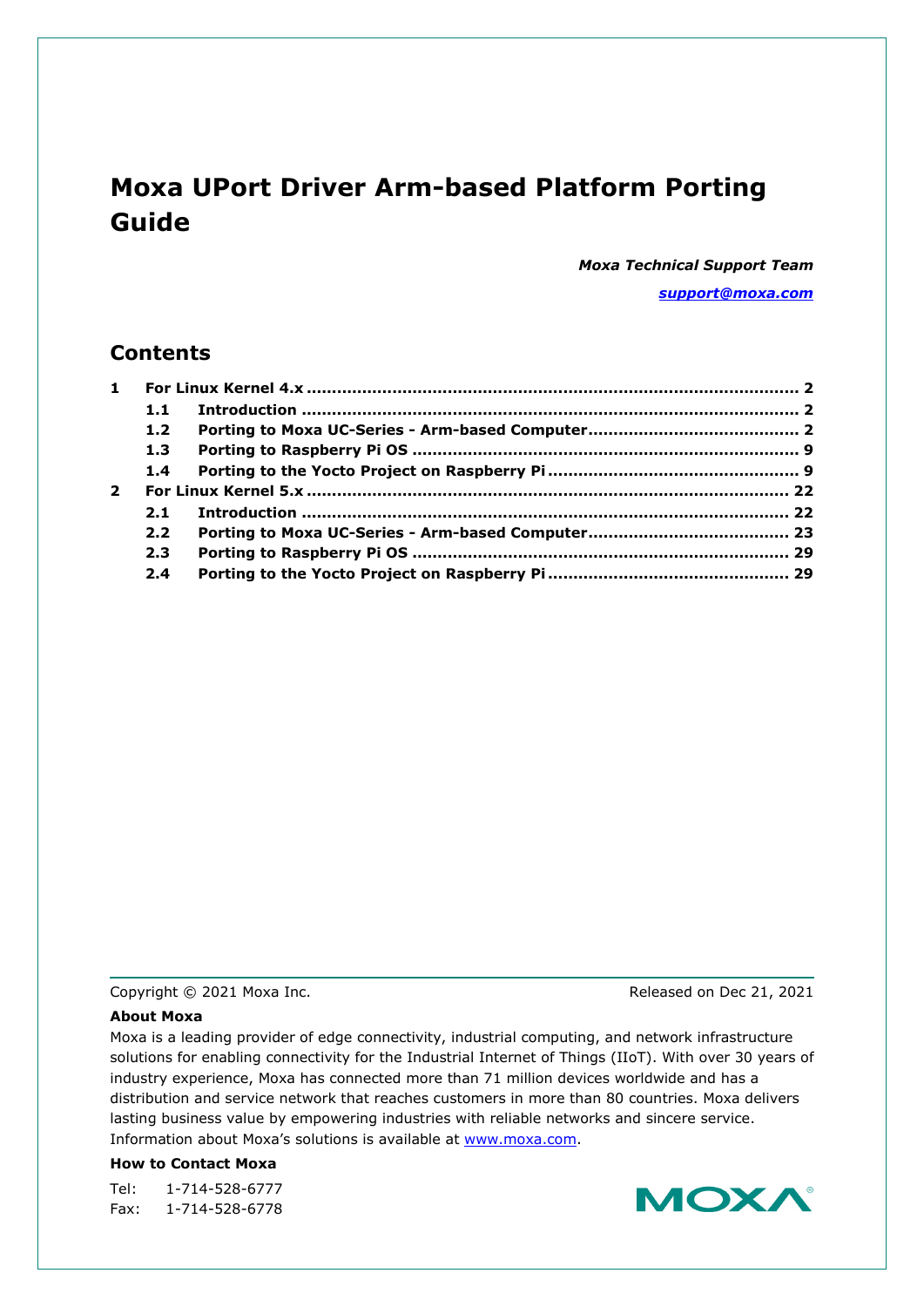# <span id="page-1-0"></span>**1 For Linux Kernel 4.x**

# <span id="page-1-1"></span>**1.1 Introduction**

This document details porting the Moxa UPort driver to a specified Arm-based platform. The following knowledge is recommended before reading the instructions in this guide.

- Linux Kernel Programming
- ARM Platform Compiler
- Yocto Project Document
- MOXA UC-Series Manual
- Raspberry Pi Manual

Instructions in this guide use examples of porting on the Moxa UC-Series Arm platform and Raspberry Pi. You can apply the experience of porting UPort driver to other platforms.

The UPort driver fully supports all modern-day Linux distributions running on x86 environments, and the driver core is also compatible with the Arm platform. This document will guide you on how to port the UPort driver core.

However, some platform-dependent services, such as installer, are not available. You may refer to the platform's documentation to fulfill the requirements.

# <span id="page-1-2"></span>**1.2 Porting to Moxa UC-Series - Arm-based Computer**

# **1.2.1 Build binaries on a general ARM platform**

If your platform is powerful and consists of the necessary development tools, the driver can be built on the platform directly. You can refer to readme.txt of UPort driver to understand the requirement.

The step of building this driver in an ARM environment is the same as in x86 and x64 environments.

### **UPort 1100 Series driver**

```
# tar zxvf [DRIVER NAME].tgz
# cd myu11y0
# ./mxinstall
```
### **UPort 1200/1400/1600 Series driver**

```
# tar zxvf [DRIVER NAME].tgz
# cd mxuport
# ./mxinstall
```
## **UPort 2210/2410 Series driver**

```
# tar zxvf [DRIVER NAME].tgz
# cd mxuport2000
# ./mxinstall
```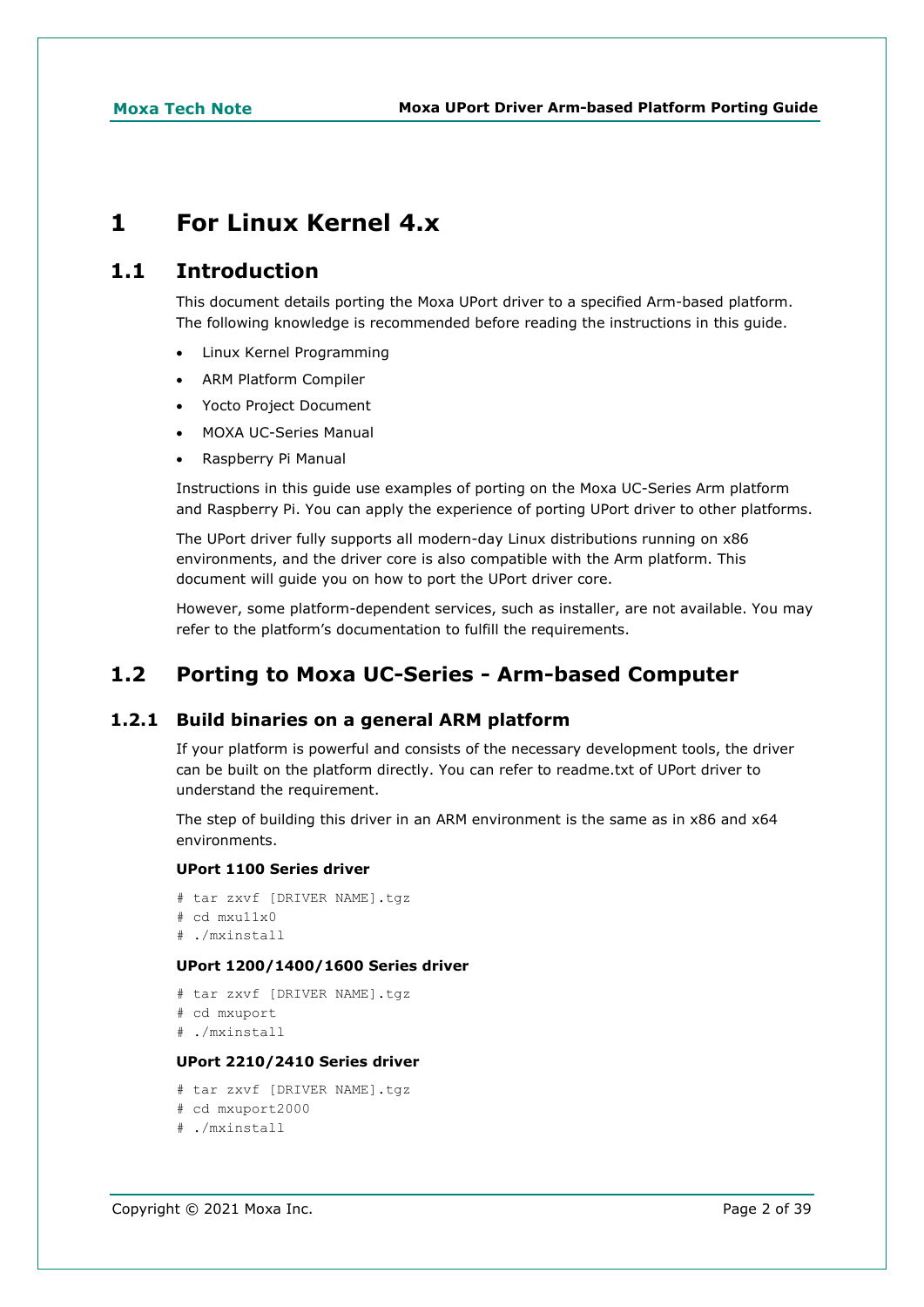# **1.2.2 Cross-compiler and the UPort driver**

**Note** To cross-compiler on a x86 or x64 Linux host, the target ARM environment's kernel source package and cross compiler toolchain must be installed first.

> After installing and configuring the kernel source package and toolchain, you need to compile the source code with the kernel source package and toolchain.

In this example, we install the cross-compiler for the Moxa UC-Series ARM-based computer. You can refer to the product's manual for further detail.

1. Download the kernel source package webpage under the product page.

```
$ git clone https://github.com/Moxa-Linux/am335x-linux-4.4
```
You can use the following commands to show the git tag list and check out the tag of the specific UC device and firmware version.

```
Show the tag list:
$ git tag
Check out the specific tag:
$ git checkout UC-2100 V1.7 \leftarrow Replace the tag name, UC-2100_V1.7,
                                     with the UC Series that is being used.
```
2. Download the toolchain from the product's webpage. The toolchain, which is used by the UC Series, is arm-linux-gnueabihf. It is a script that will install the related packages. Execute the script and follow the steps to install the Linux cross-compiler tools. You will need the root privilege to install the toolchain and the kernel source.

# sh arm-linux-gnueabihf 6.3 Build amd64 <br/>build date>.sh

If the script shows the notification message: "Please export these environment variables before using the toolchain", enter the following script command: # export PATH=\$PATH:/usr/local/arm-linux-gnueabihf-6.3/usr/bin

3. The kernel source, which is used by the UC Series, is am335x-linux-4.4. You need to configure these files before starting to cross-compile.

Move the kernel source to /moxa/kernel and configure the kernel source.

```
# mv am335x-linux-4.4 /moxa/kernel
```
- # cd /moxa/kernel
- # make uc2100 defconfig  $\leftarrow$  Replace the uc2100 with the UC Series

that is being used.

# make modules\_prepare

After the abovementioned steps, please follow the processes as set out in Section 2.3, "Moxa cross-compiling interactive script," and Section 2.4, "Manually build the UPort driver with a cross-compiler," to cross-compile Moxa's driver for the UC-Series platforms.

The UPort driver, which includes the driver modules, needs to be compiled. The file of each UPort Series is listed as follow:

# **UPort 1100 Series driver**

 $\triangleright$  mxu11x0.ko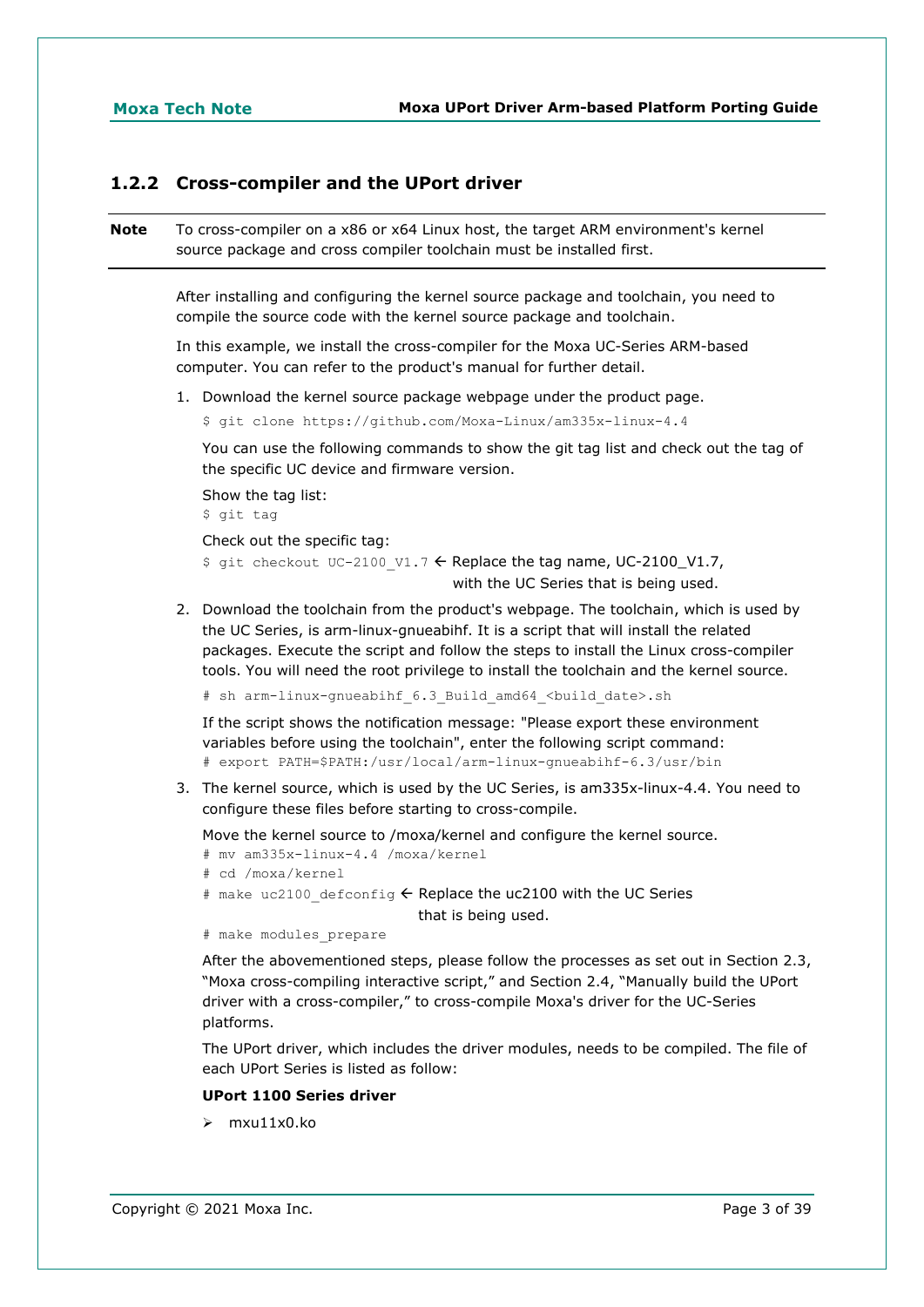### **UPort 1200/1400/1600 Series driver**

- mxuport.ko
- mxusbserial.ko

### **UPort 2210/2410 Series driver**

mxuport2000.ko

If it is preferred to build these binaries with automatic script, please refer to Section 2.3, "Moxa cross-compiling interactive script." If you find the build script troublesome, or you prefer to build these binaries manually, please refer to section 2.4 "Manually build the UPort driver with a cross-compiler."

If you have generated the necessary binaries, please refer to section 2.5 to deploy to the target platform.

# **1.2.3 Moxa cross-compiling interactive script**

To simplify the processes above, Moxa has provided an interactive script, "mxcc", to cross-compile these drivers. You may execute ./mxcc in the UPort driver source directory to cross-compile the MOXA driver.

### **For the UPort 1100 Series**

The steps are as follows:

```
#./mxcc
Enter target device architecture (ARCH) [arm]: 
Enter cross-compile (CROSS_COMPILE) [arm-linux-gnueabihf-]: 
Enter target device kernel source directory [/moxa/kernel]: 
******************************************
mxu11x0 cross-compile is success.
******************************************
************************************************************************
MOXA UPort 1100 Series driver cross-compile finished.
If cross compile is success, driver is outputted to the output folder.
************************************************************************
```
The binaries will now be generated and placed in the output directory under the /moxa/mxu11x0 folder.

### **For the UPort 1200/1400/1600 Series**

The steps are as follows:

```
# ./mxcc
Enter target device architecture (ARCH) [arm]: 
Enter cross-compile (CROSS_COMPILE) [arm-linux-gnueabihf-]: 
Enter target device kernel source directory [/moxa/kernel/]: 
******************************************
mxuport cross-compile is success.
******************************************
******************************************
mxusbserial cross-compile is success.
******************************************
```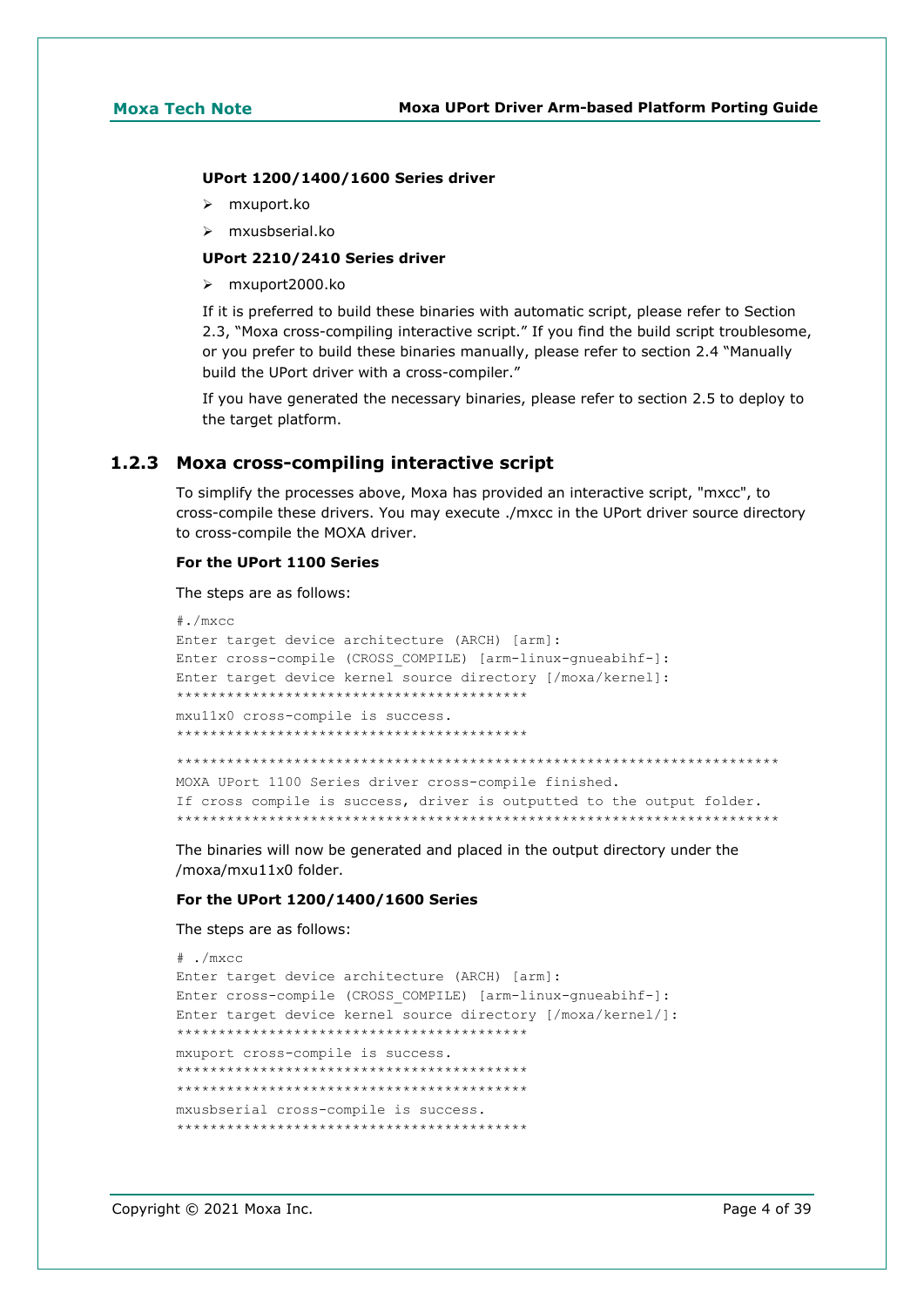\*\*\*\*\*\*\*\*\*\*\*\*\*\*\*\*\*\*\*\*\*\*\*\*\*\*\*\*\*\*\*\*\*\*\*\*\*\*\*\*\*\*\*\*\*\*\*\*\*\*\*\*\*\*\*\*\*\*\*\*\*\*\*\*\*\*\*\*\*\*\*\* MOXA UPort 1200/1400/1600 Series driver cross-compile finished. If cross compile is success, driver is outputted to the output folder. \*\*\*\*\*\*\*\*\*\*\*\*\*\*\*\*\*\*\*\*\*\*\*\*\*\*\*\*\*\*\*\*\*\*\*\*\*\*\*\*\*\*\*\*\*\*\*\*\*\*\*\*\*\*\*\*\*\*\*\*\*\*\*\*\*\*\*\*\*\*\*\*

The binaries will now be generated and placed in the output directory under the /moxa/mxuport folder.

### **For the UPort 2210/2410 Series**

The steps are as follows:

```
Enter target device architecture (ARCH) [arm]: 
Enter cross-compile (CROSS_COMPILE) [arm-linux-gnueabihf-]: 
Enter target device kernel source directory [/moxa/kernel/]: 
******************************************
mxuport2000 cross-compile is success.
******************************************
************************************************************************
MOXA UPort 2210/2410 Series driver cross-compile finished.
If cross compile is success, driver is outputted to the output folder.
************************************************************************
```
The binaries will now be generated and placed in the output directory under the /moxa/mxuport2000 folder.

## **1.2.4 Manually build the UPort driver with a cross-compiler**

### **For the UPort 1100 Series**

To cross-compile the UPort 1100 Series driver, you can find "Makefile" in the driver folder, and then run it.

# make ARCH=<ARCH> CROSS\_COMPILE=<CROSS\_COMPILE> KDIR=<KERNEL\_SOURCE> KVER\_MAJOR=<KERNEL\_MAJOR> KVER\_MINOR=<KERNEL\_MINOR>

<ARCH>: The target ARM environment device's CPU architecture. For example, arm, arm64.

<CROSS\_COMPILE>: The cross-compile toolchain path. If the toolchain is arm-linuxgnueabihf, and you have already added the path of the toolchain to the environment variable, you should enter "arm-linux-gnueabihf-" here.

<KERNEL\_SOURCE>: The directory of the target kernel source.

<KERNEL\_MAJOR>: The major version of the target ARM system's kernel source. You can use the command "make kernelversion" to get the kernel source's major version.

```
e.g.,
# make kernelversion
4.4.0
|
+--- kernel major version
```
<KERNEL\_MINOR>: The minor version of the target ARM system's kernel source. You can use the command "make kernelversion" to get the kernel source's minor version.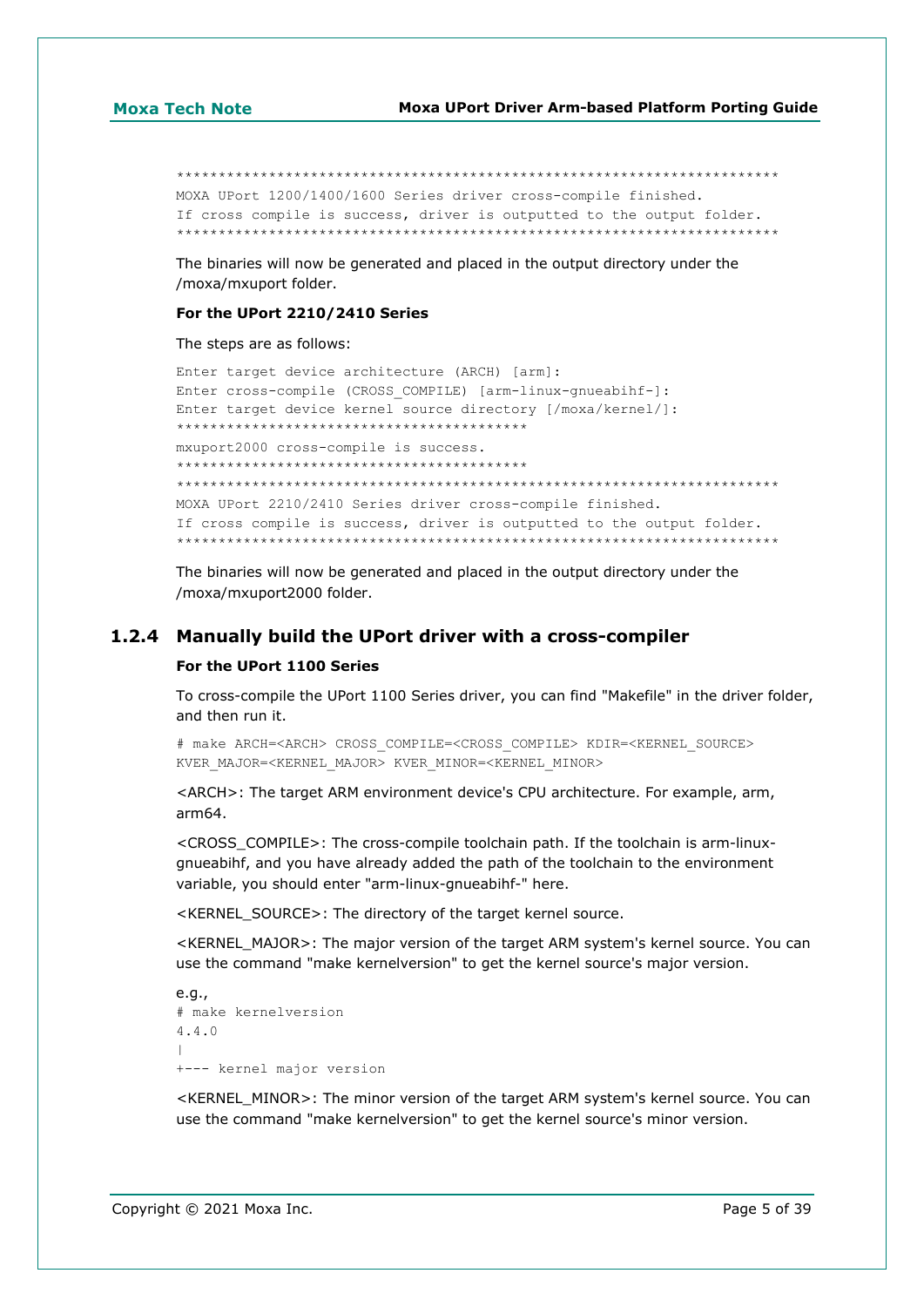```
e.g.,
# make kernelversion
4.4.0
 |
   +--- kernel minor version
```
The "make" command would be similar to the following example:

```
#make ARCH=arm CROSS_COMPILE=arm-linux-gnueabihf- KDIR=/moxa/kernel 
KVER_MAJOR=4 KVER_MINOR=4
```
After using the "make" command to cross-compile the drivers, the driver file "mxu11x0.ko" can be found in the /moxa/ mxu11x0/driver directory.

### **For the UPort 1200/1400/1600 Series**

To cross-compile UPort 1200/1400/1600 Series driver, there are two drivers, mxuport.ko and mxusbserial.ko. You can find "Makefile" in the /moxa/mxuport/driver/mxuport and /moxa/mxuport/driver/mxusbserial folder.

Build mxuport.ko.

Run the Makefile in the /moxa/mxuport/driver/mxuport folder.

# make ARCH=<ARCH> CROSS\_COMPILE=<CROSS\_COMPILE> KDIR=<KERNEL\_SOURCE> KVER\_MAJOR=<KERNEL\_MAJOR> KVER\_MINOR=<KERNEL\_MINOR>

<ARCH>: The target ARM environment device's CPU architecture. For example, arm, arm64.

<CROSS\_COMPILE>: The cross-compile toolchain path. If the toolchain is arm-linuxgnueabihf, and you have already added the path of the toolchain to the environment variable, you should enter "arm-linux-gnueabihf-" here.

<KERNEL\_SOURCE>: The directory of the target kernel source.

<KERNEL\_MAJOR>: The major version of the target ARM system's kernel source. You can use the command "make kernelversion" to get the kernel source's major version.

```
e.g.,
# make kernelversion
4.4.0
\vert+--- kernel major version
```
<KERNEL\_MINOR>: The minor version of the target ARM system's kernel source. You can use the command "make kernelversion" to get the kernel source's minor version.

```
e.a.# make kernelversion
4.4.0
  \perp +--- kernel minor version
```
The "make" command would be similar to the following example:

```
# make ARCH=arm CROSS_COMPILE=arm-linux-gnueabihf- KDIR=/moxa/kernel 
KVER_MAJOR=4 KVER_MINOR=4
```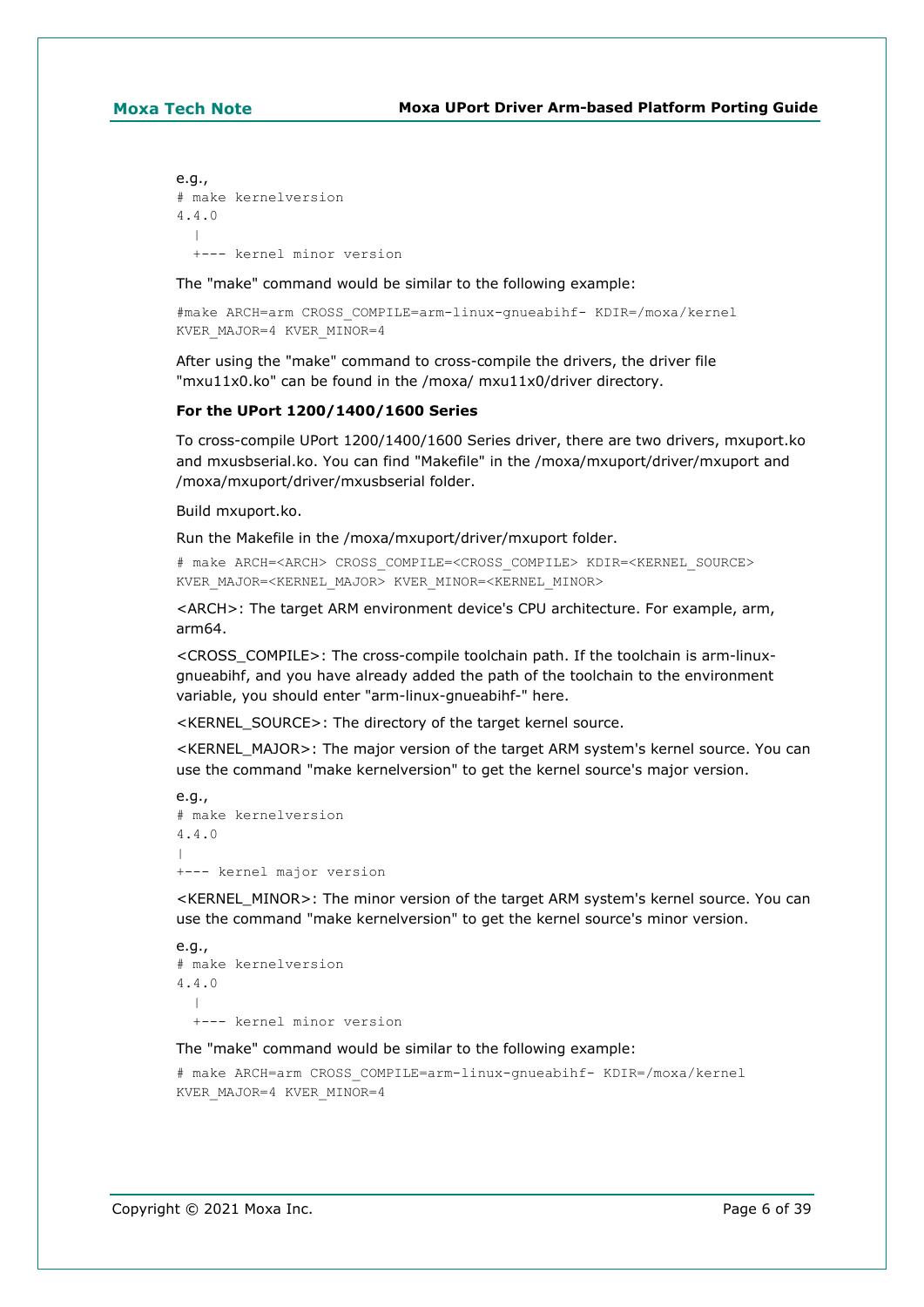After using the "make" command to cross-compile the drivers, the driver file "mxuport.ko" can be found in the /moxa/mxuport/driver/mxuport directory.

Build mxusbserial.ko in the /moxa/mxuport/driver/mxusbserial folder.

### Run the Makefile

# make ARCH=<ARCH> CROSS\_COMPILE=<CROSS\_COMPILE> KDIR=<KERNEL\_SOURCE> KVER\_MAJOR=<KERNEL\_MAJOR> KVER\_MINOR=<KERNEL\_MINOR>

<ARCH>: The target ARM environment device's CPU architecture. For example, arm, arm64.

<CROSS\_COMPILE>: The cross-compile toolchain path. If the toolchain is arm-linuxgnueabihf, and you have already added the path of the toolchain to the environment variable, you should enter "arm-linux-gnueabihf-" here.

<KERNEL\_SOURCE>: The directory of the target kernel source.

<KERNEL\_MAJOR>: The major version of the target ARM system's kernel source. You can use the command "make kernelversion" to get the kernel source's major version.

```
e.g.,
# make kernelversion
4.4.0
\vert+--- kernel major version
```
<KERNEL\_MINOR>: The minor version of the target ARM system's kernel source. You can use the command "make kernelversion" to get the kernel source's minor version.

```
e.g.,
# make kernelversion
4.4.0
\blacksquare +--- kernel minor version
```
The "make" command would be similar to the following example:

# make ARCH=arm CROSS\_COMPILE=arm-linux-gnueabihf- KDIR=/moxa/kernel KVER\_MAJOR=4 KVER\_MINOR=4

After using the "make" command to cross-compile the drivers, the driver file "mxusbserial.ko" can be found in the /moxa/mxuport/driver/mxusbserial directory.

### **For the UPort 2210/2410 Series**

To cross-compile UPort 2210/2410 Series driver, you can find "Makefile" in the driver folder, then run it.

# make ARCH=<ARCH> CROSS\_COMPILE=<CROSS\_COMPILE> KDIR=<KERNEL\_SOURCE> KVER\_MAJOR=<KERNEL\_MAJOR> KVER\_MINOR=<KERNEL\_MINOR>

<ARCH>: The target ARM environment device's CPU architecture. For example, arm, arm64.

<CROSS\_COMPILE>: The cross-compile toolchain path. If the toolchain is arm-linuxgnueabihf, and you have already added the path of the toolchain to the environment variable, you should enter "arm-linux-gnueabihf-" here.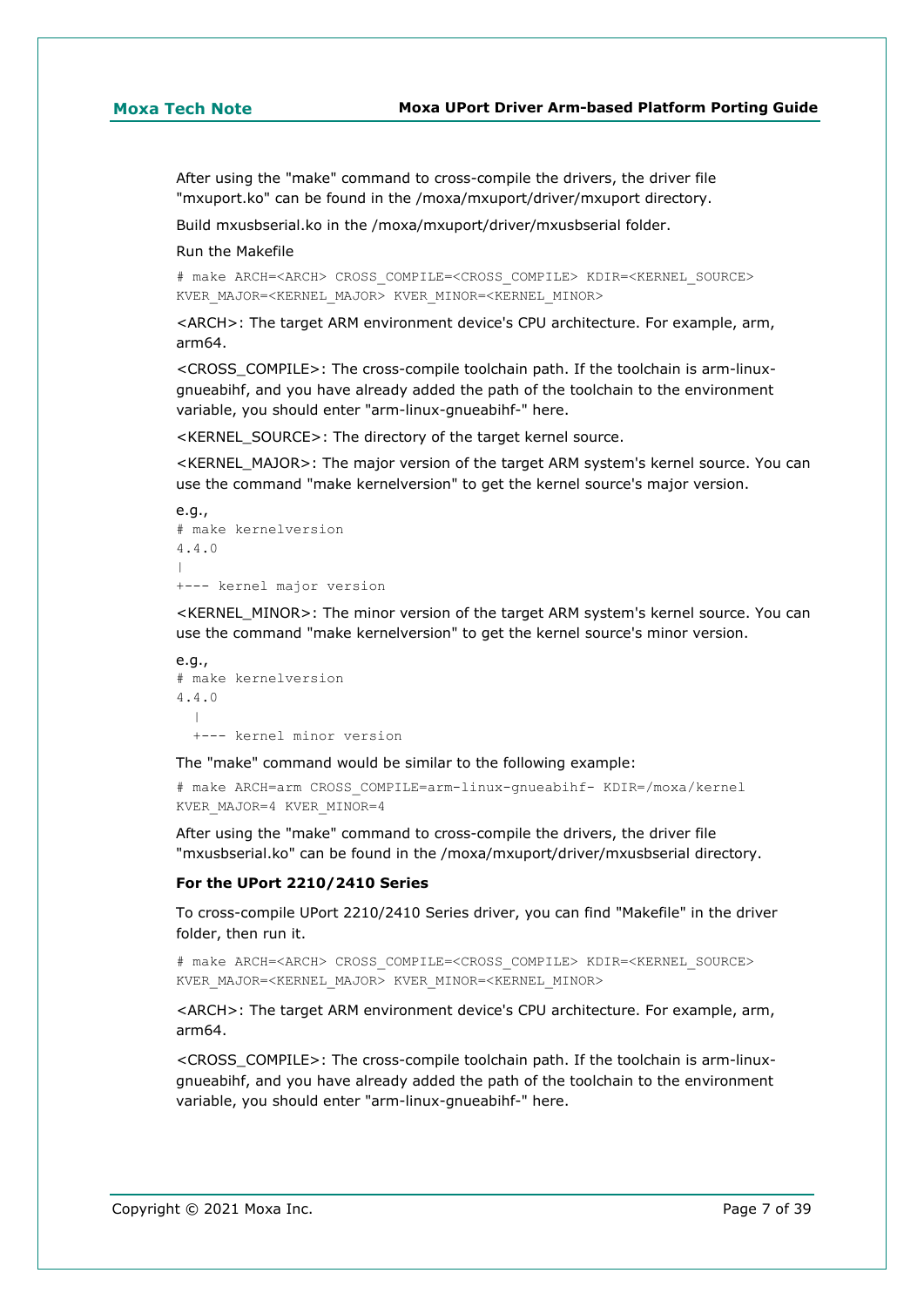<KERNEL\_SOURCE>: The directory of the target kernel source.

<KERNEL\_MAJOR>: The major version of the target ARM system's kernel source. You can use the command "make kernelversion" to get the kernel source's major version.

```
e.g.,
# make kernelversion
4.4.0
\overline{\phantom{a}}+--- kernel major version
```
<KERNEL\_MINOR>: The minor version of the target ARM system's kernel source. You can use the command "make kernelversion" to get the kernel source's minor version.

```
e.g.,
# make kernelversion
4.4.0
\blacksquare +--- kernel minor version
```
The "make" command would be similar to the following example:

```
# make ARCH=arm CROSS_COMPILE=arm-linux-gnueabihf- KDIR=/moxa/kernel
KVER_MAJOR=4 KVER_MINOR=4
```
After using the "make" command to cross-compile the drivers, the driver file "mxuport2000.ko" can be found in the /moxa/mxuport2000/driver directory.

To cross-compile the UPort 2210/2410 Series driver's utility, you can follow the following steps:

You can find the source in the utility folder. # cd /moxa/mxuport2000/utility/conftool/

Use the cross-compiler to compile the utility. # <CROSS\_COMPILE>gcc -o mxustty conftool.c

After using the cross compiler to compile the utility, you can find the utility execution 'mxustty' in /moxa/mxuport2000/utility/conftool/

# **1.2.5 Deploy cross-compiled binary to target**

### **For the UPort 1100 Series**

You should find the kernel module, mxu11x0.ko, under the output or driver source code directory.

Follow the steps below to deploy to the target Arm platform.

1. Copy the mxu11x0.ko to the path

/lib/modules/`uname -r`/kernel/drivers/char on the ARM platform.

- 2. Boot into the ARM platform and load the driver.
	- # modprobe mxu11x0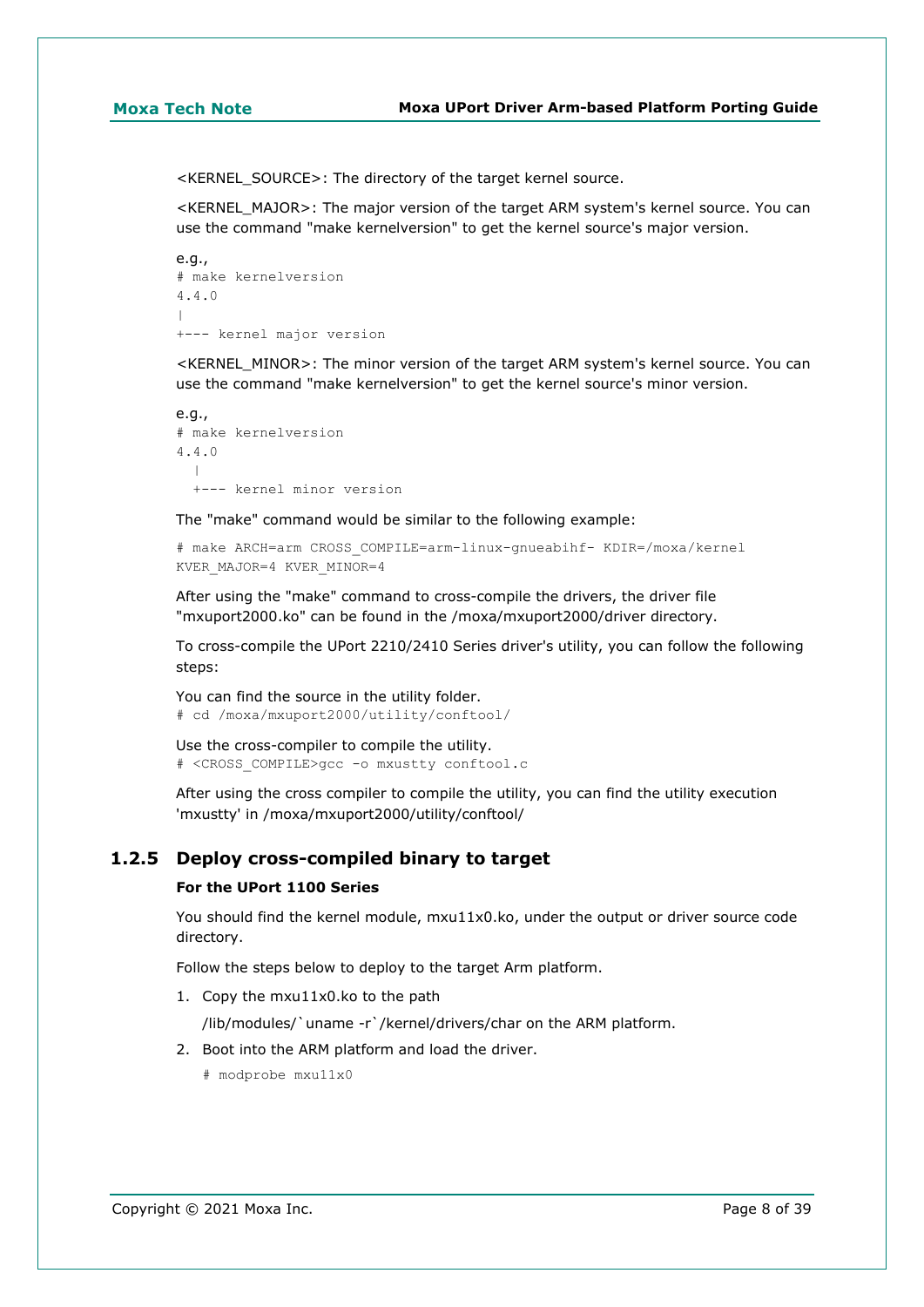### **UPort 1200/1400/1600 Series**

You should find following binaries under the output or driver source code directory.

mxuport.ko mxusbserial.ko

Follow the steps below to deploy to the target Arm platform.

1. Copy the mxuport.ko and mxusbserial.ko to the path

/lib/modules/`uname -r`/kernel/drivers/char on the ARM platform

- 2. Boot into the ARM platform and load the driver.
	- # modprobe mxuport
	- # modprobe mxusbserial

### **UPort 2210/2410 Series**

You should find the kernel module, mxuport2000.ko, under the output or driver source code directory.

Follow the steps below to deploy to the target Arm platform:

1. Copy the mxuport2000.ko to the path

/lib/modules/`uname -r`/kernel/drivers/char on the ARM platform.

2. Boot into the ARM platform and load the driver.

# modprobe mxuport2000

# <span id="page-8-0"></span>**1.3 Porting to Raspberry Pi OS**

Raspberry Pi OS images are prebuilt by [www.raspberrypi.org.](https://moxa.sharepoint.com/sites/TechnicalWriters/Documentation%20Library/%5bPapers%5d/Tech_Notes/2021/www.raspberrypi.org) You can install the image and start up the system. The process to build the UPort Series driver is the same as with x86 Linux. Please refer to readme.txt to check the system requirements.

You may use the rpi-source to install the kernel source packages for a more convenient option. Please refer to the official website<https://github.com/notro/rpi-source/wiki> for more information.

rpi-source is a third-party package offering an integrated kernel resource for building a driver. The UPort is tested with this package to see if it works well. However, the requirements may vary for different Raspberry Pi OS versions. Please read the manual of rpi-source to understand the know-how and the limitations.

# <span id="page-8-1"></span>**1.4 Porting to the Yocto Project on Raspberry Pi**

## **1.4.1 Prerequisite**

You are expected to be familiar with the Yocto Project. Please refer to [https://docs.yoctoproject.org](https://docs.yoctoproject.org/) for the Yocto Project documentation for further understanding. Also, it is encouraged to follow the procedures in this guide unless you have sufficient knowledge about the UPort driver, the Yocto Project, and Raspberry Pi.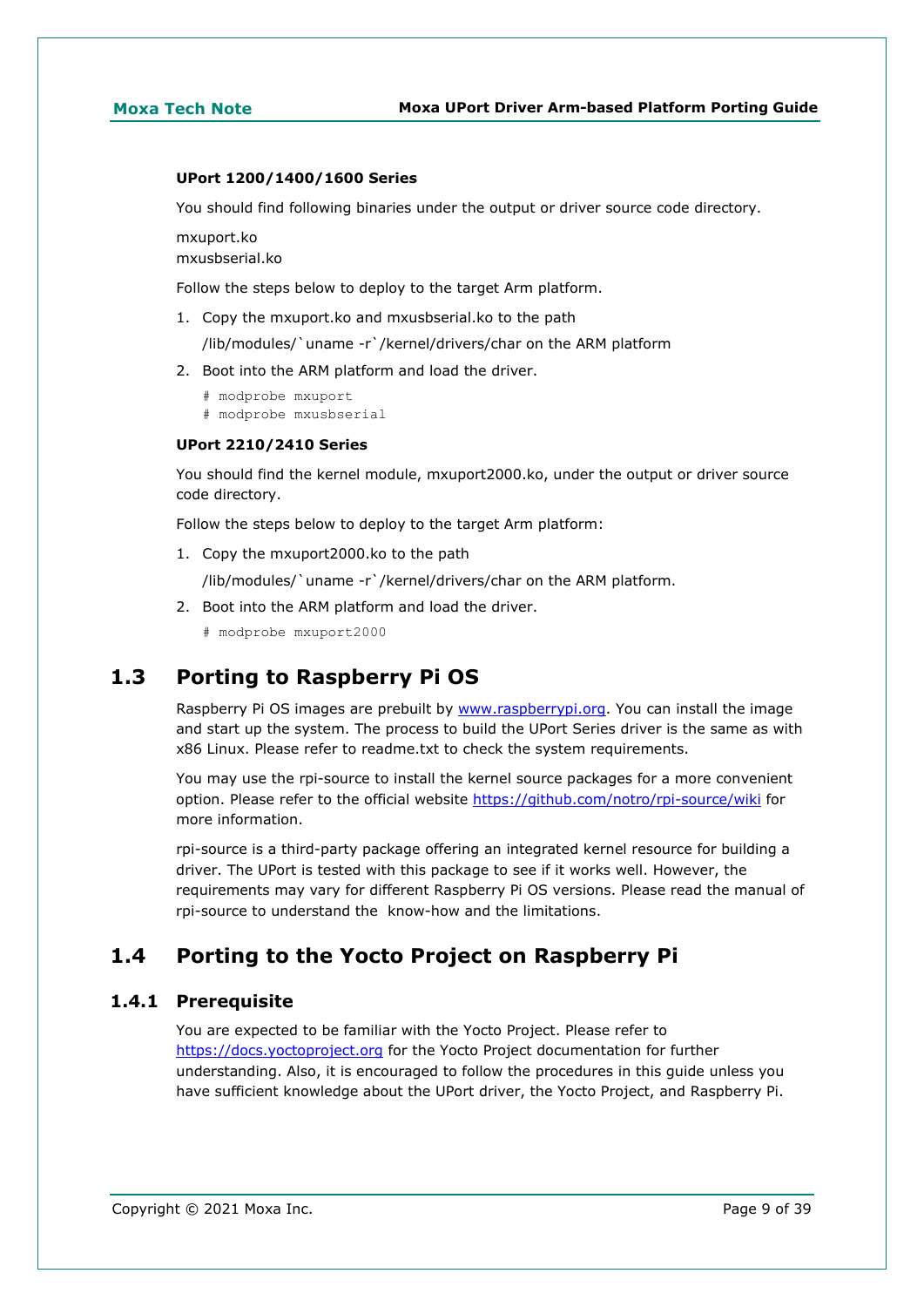The branch zeus is referred to throughout in this section. Please base it on this version before reading the instructions in the Yocto Project documentation. You are required to build the Yocto image successfully with the "Yocto Project Quick Build" document.

In Yocto Project, you can select the platform you want to build. This guide installs Raspberry Pi BSP Layer as a demonstration in the following steps:

1. Suppose the Yocto is installed in /home/user/poky folder. Check out the source code of the Raspberry Pi BSP Layer.

```
# cd /home/user/poky
# git clone https://git.yoctoproject.org/cgit/cgit.cgi/meta-raspberrypi 
-b zeus
```
2. A meta-raspberrypi folder will be checked out now. Use the following instructions to set up Raspberry Pi BSP:

```
# source oe-init-build-env
```
3. Use a text editor to add the following content to the configuration file './conf/local.conf'

Add the type 'rpi-sdimg' optionally if an SD card is preferred IMAGE\_FSTYPES="tar.bz2 ext3 rpi-sdimg"

```
Change the machine name of your target
Use raspberrypi2 for Pi 2 board
Use raspberrypi3 for Pi 3 board
Use raspberrypi3-64 for 64-bit Pi 3 board
```
MACHINE ?= "raspberrypi2"

4. Use the text editor to add the following content to the configuration file './conf/bblayers.conf'

```
Add this line '/home/user/poky/meta-raspberrypi' to BBLAYERS
BBLAYERS ? = " \setminus/home/user/poky/meta \
/home/user/poky/meta-poky \
/home/user/poky/meta-yocto-bsp \
/home/user/poky/meta-raspberrypi \
"
```
5. Build the target core-image-base by following this command and the Raspberry Pi image will be generated.

# bitbake core-image-base

Once the above image runs on Raspberry Pi, go to the next section.

# **1.4.2 Create a Moxa layer for the Yocto Project**

### **Introduction**

Moxa UPort driver is packaged as a layer for Yocto. You can add or remove the driver by modifying BBLAYERS attribute in the bblayers.conf file.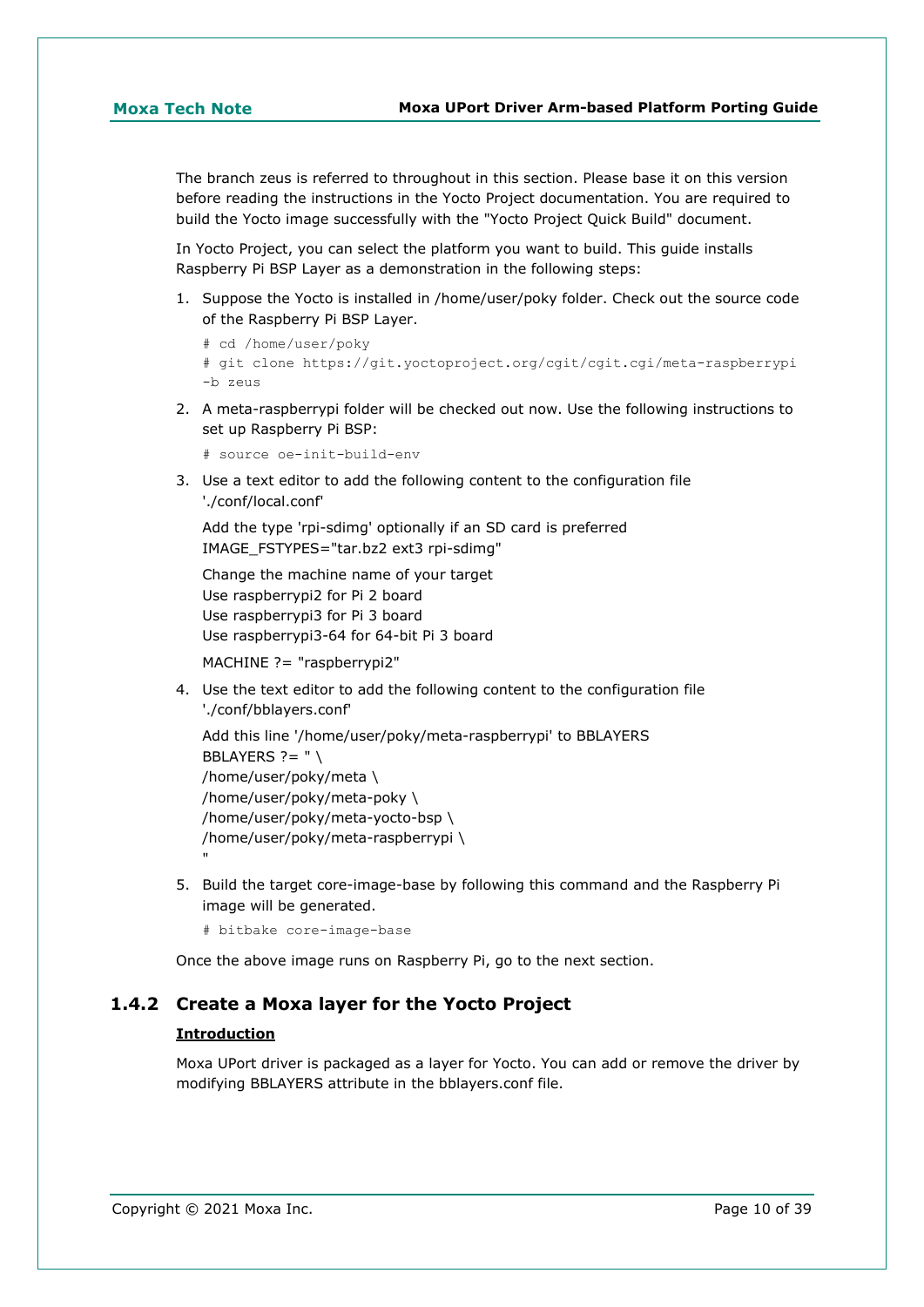The following sections describe how to create a meta-moxa layer for the zeus branch. Note that the process may vary if your target uses a different branch. Please refer to Yocto's manual for complete information.

An example is also available in the examples folder in the UPort Series driver.

You may follow the subsequent procedures to create the same meta-moxa layer.

### **Create an empty Moxa layer**

Use the following commands to create an empty layer, named meta-moxa.

1. Initiate the environment first. Suppose the project is installed in /home/user/poky.

```
$ cd /home/user/poky
$ source oe-init-build-env
```
2. The above commands changed the directory to the built directory. Now, we change the directory back to the Yocto root directory.

\$ cd /home/user/poky

3. Create meta-moxa:

A message appears reminding you to add the layer later.

```
$ bitbake-layers create-layer meta-moxa
NOTE: Starting bitbake server...
Add your new layer with 'bitbake-layers add-layer meta-moxa'
```
The meta-moxa directory will be created in /home/user/poky.

\$ tree meta-moxa

## meta-moxa

 $\rightharpoonup$  conf

- │ └── layer.conf
- $-$  COPYING. MIT
- $-$  README
- └── recipes-example

```
 └── example
```
 $\longmapsto$  example 0.1.b

The "recipes-example" folder is not necessary; it may be deleted at any time.

### **Create a recipe for the UPort driver**

Use the following commands to create a recipe for installing the UPort driver kernel to the target platform.

1. Create a directory recipes-kernel in meta-moxa.

```
$ cd /home/user/poky
```
- \$ mkdir meta-moxa/recipes-kernel
- 2. The simplest way is to copy and modify from a hello example, which is available in the Yocto source code.

```
$ cp -r ./meta-skeleton/recipes-kernel/hello-mod ./meta-moxa/recipes-
kernel
```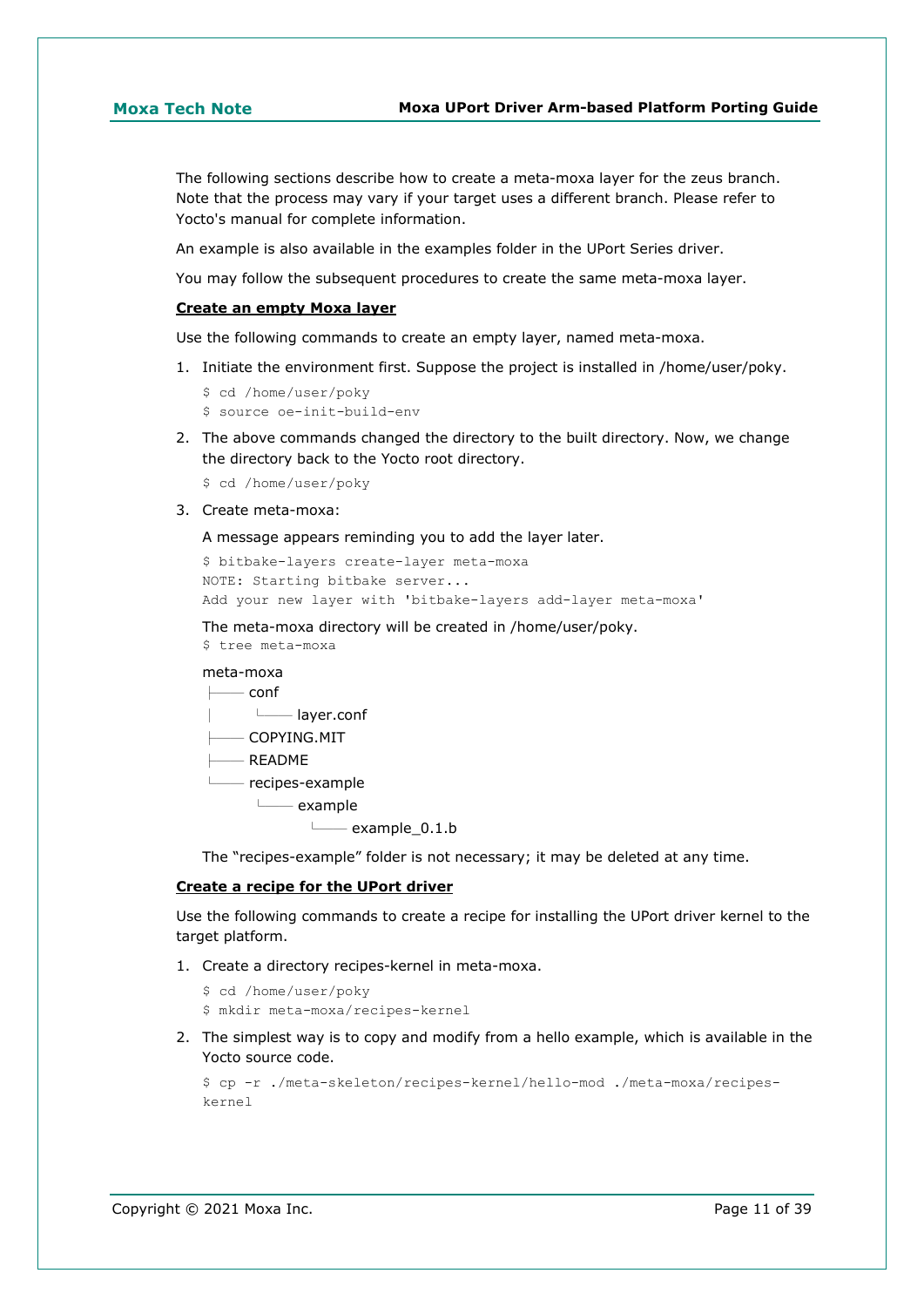The content of meta-moxa is now listed below:

\$ tree meta-moxa

## meta-moxa/

 $-$  conf

- │ └── layer.conf
- $-$  COPYING.MIT
- $-$  README

 $-$  recipes-kernel

└── hello-mod

├── files

- │ ├── COPYING
- │ ├── hello.c
- │ └── Makefile
- └── hello-mod\_0.1.bb
- 3. Delete the unnecessary files in hello-mod and rename the hello-mod.

### **For the UPort 1100 Series**

- \$ cd ./meta-moxa/recipes-kernel
- \$ rm ./hello-mod/files/COPYING
- \$ rm ./hello-mod/files/hello.c
- \$ mv ./hello-mod/hello-mod\_0.1.bb ./hello-mod/uport1100\_0.1.bb
- \$ mv ./hello-mod uport1100

### **For the UPort 1200/1400/1600 Series**

### mxuport

- \$ cd ./meta-moxa/recipes-kernel
- \$ rm ./hello-mod/files/COPYING
- \$ rm ./hello-mod/files/hello.c
- \$ mv ./hello-mod/hello-mod\_0.1.bb ./hello-mod/mxuport\_0.1.bb
- \$ mv ./hello-mod mxuport

### mxusbserial

- \$ cd ./meta-moxa/recipes-kernel
- \$ rm ./hello-mod/files/COPYING
- \$ rm ./hello-mod/files/hello.c
- \$ mv ./hello-mod/hello-mod\_0.1.bb ./hello-mod/mxusbserial\_0.1.bb
- \$ mv ./hello-mod mxusbserial

### **For the UPort 2210/2410 Series**

- \$ cd ./meta-moxa/recipes-kernel
- \$ rm ./hello-mod/files/COPYING
- \$ rm ./hello-mod/files/hello.c
- \$ mv ./hello-mod/hello-mod\_0.1.bb ./hello-mod/uport2000\_0.1.bb
- \$ mv ./hello-mod uport2000
- 4. Extract the UPort driver source code. Copy the following files into uport1100:

### **For the UPort 1100 Series**

```
$ cp /moxa/ mxu11x0/COPYING-GPLV2.TXT ./uport1100/files/
```
\$ cp /moxa/ mxu11x0/driver/mxu11x0.c ./uport1100/files/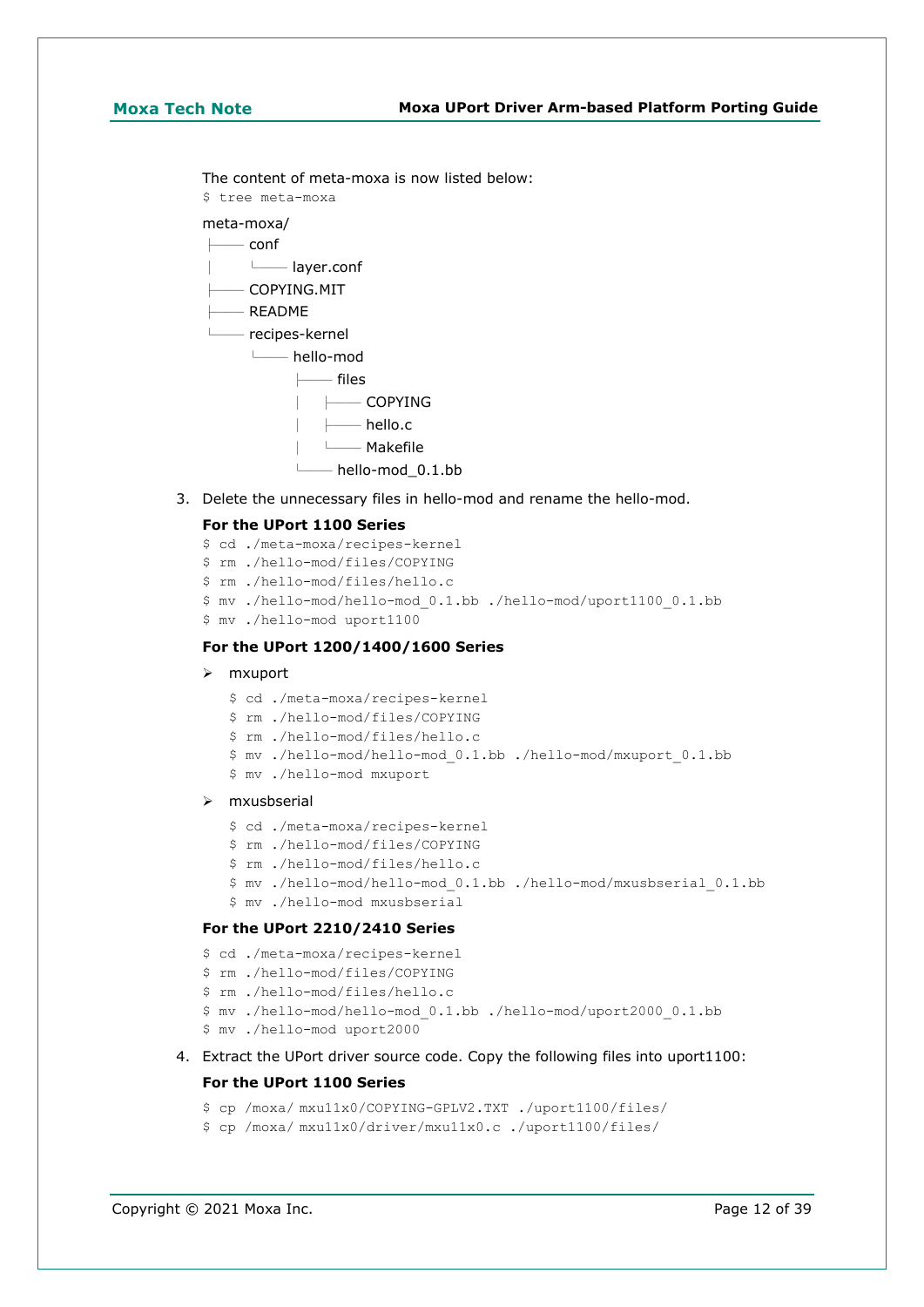```
$ cp /moxa/ mxu11x0/driver/mxu11x0.h ./uport1100/files/
```

```
$ cp /moxa/ mxu11x0/driver/mxu1110_fw.h ./uport1100/files/
```

```
$ cp /moxa/ mxu11x0/driver/mxu1130_fw.h ./uport1100/files/
```

```
$ cp /moxa/ mxu11x0/driver/mxu1131_fw.h ./uport1100/files/
```

```
$ cp /moxa/ mxu11x0/driver/mxu1150_fw.h ./uport1100/files/
```

```
$ cp /moxa/ mxu11x0/driver/mxu1151_fw.h ./uport1100/files/
```

```
$ cp /moxa/ mxu11x0/driver/mxu3001_fw.h ./uport1100/files/
```
- \$ cp /moxa/ mxu11x0/driver/mx\_dist.h ./uport1100/files/
- \$ cp /moxa/ mxu11x0/driver/mx\_ver.h ./uport1100/files/

### **For the UPort 1200/1400/1600 Series**

### > mxuport

```
$ cp /moxa/mxuport/COPYING-GPLV2.TXT ./mxuport/files/
```

```
$ cp /moxa/mxuport/driver/mxuport/mx-uport.c ./mxuport/files/
```

```
$ cp /moxa/mxuport/driver/mxuport/mx-uport.h ./mxuport/files/
```

```
$ cp /moxa/mxuport/driver/mxuport/UPort1250FW.h ./mxuport/files/
```

```
$ cp /moxa/mxuport/driver/mxuport/UPort1250IFW.h ./mxuport/files/
```

```
$ cp /moxa/mxuport/driver/mxuport/UPort1410FW.h ./mxuport/files/
```

```
$ cp /moxa/mxuport/driver/mxuport/UPort1450FW.h ./mxuport/files/
```

```
$ cp /moxa/mxuport/driver/mxuport/UPort1450IFW.h ./mxuport/files/
```

```
$ cp /moxa/mxuport/driver/mxuport/UPort1610_16FW.h ./mxuport/files/
```

```
$ cp /moxa/mxuport/driver/mxuport/UPort1610_8FW.h ./mxuport/files/
```

```
$ cp /moxa/mxuport/driver/mxuport/UPort1650_16FW.h ./mxuport/files/
```

```
$ cp /moxa/mxuport/driver/mxuport/UPort1650_8FW.h ./mxuport/files/
```

```
$ cp /moxa/mxuport/driver/mxuport/mx_ver.h ./mxuport/files/
```

```
$ cp /moxa/mxuport/driver/mxusbserial/mxusb-serial.h ./mxuport/files/
```

```
$ cp /moxa/mxuport/driver/mxusbserial/mxusb-serial-0.h
```

```
./mxuport/files/
```

```
$ cp /moxa/mxuport/driver/mxusbserial/mxusb-serial-12.h
```

```
./mxuport/files/
```
### $>$  mxusbserial

```
$ cp /moxa/mxuport/COPYING-GPLV2.TXT ./mxusbserial/files/
```

```
$ cp /moxa/mxuport/driver/mxusbserial/mxbus.c ./mxusbserial/files/
```

```
$ cp /moxa/mxuport/driver/mxusbserial/mxgeneric-0.c
```

```
./mxusbserial/files/
```

```
$ cp /moxa/mxuport/driver/mxusbserial/mxgeneric-12.c
```

```
./mxusbserial/files/
```

```
$ cp /moxa/mxuport/driver/mxusbserial/mxusb-serial-0.c
```

```
./mxusbserial/files/
```

```
$ cp /moxa/mxuport/driver/mxusbserial/mxusb-serial-12.c 
./mxusbserial/files/
```

```
$ cp /moxa/mxuport/driver/mxusbserial/mxusb-serial-0.h 
./mxusbserial/files/
```

```
$ cp /moxa/mxuport/driver/mxusbserial/mxusb-serial-12.h
```

```
./mxusbserial/files/
```

```
$ cp /moxa/mxuport/driver/mxusbserial/mxusb-serial.h
```

```
./mxusbserial/files/
```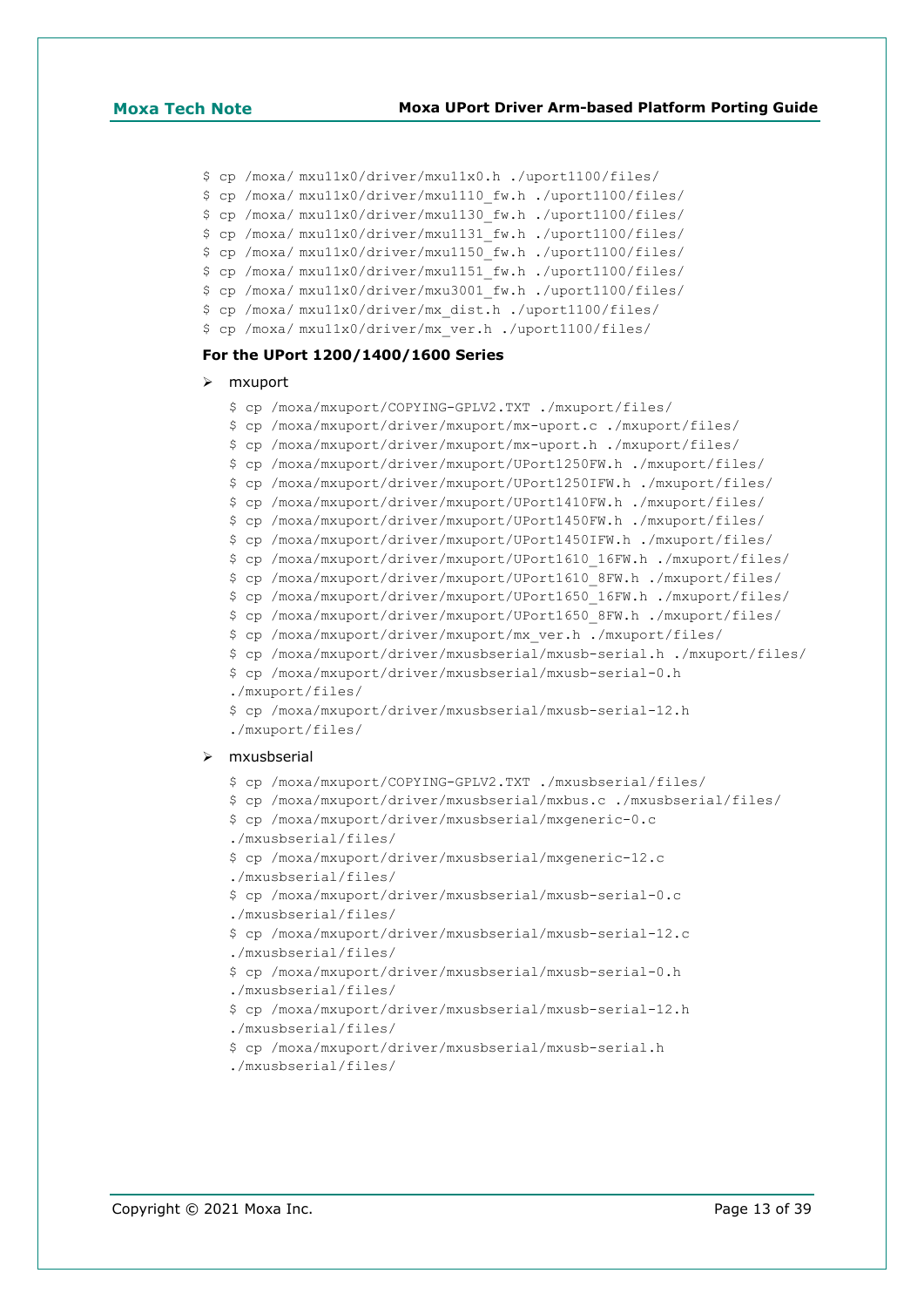### **For the UPort 2210/2410 Series**

- \$ cp /moxa/mxuport2000/COPYING-GPLV2.TXT ./uport2000/files/
- \$ cp /moxa/mxuport2000/driver/mxuport2000.c ./uport2000/files/
- \$ cp /moxa/mxuport2000/driver/mxuport2000.h ./uport2000/files/
- \$ cp /moxa/mxuport2000/driver/mx\_ver.h ./uport2000/files/
- 5. The content of the recipes-kernel is listed below:

# **For the UPort 1100 Series**

| \$ tree ./       |                               |
|------------------|-------------------------------|
| $\cdot$          |                               |
| — uport $1100\,$ |                               |
| —— files         |                               |
|                  | —— COPYING-GPLV2.TXT          |
|                  | ├── Makefile                  |
|                  | $\longmapsto$ mx dist.h       |
|                  | $\longmapsto$ mxu1110 fw.h    |
|                  | $\longmapsto$ mxu1130 fw.h    |
|                  | $\longleftarrow$ mxu1131 fw.h |
|                  | —— mxu1150  fw.h              |
|                  | $\longleftarrow$ mxu1151 fw.h |
|                  | —— mxu11x0.c                  |
|                  | —— mxu11x0.h                  |
|                  | —— mxu3001_fw.h               |
|                  | —— mx  ver.h                  |
|                  | uport1100 0.1.bb              |
|                  |                               |

# **For the UPort 1200/1400/1600 Series**

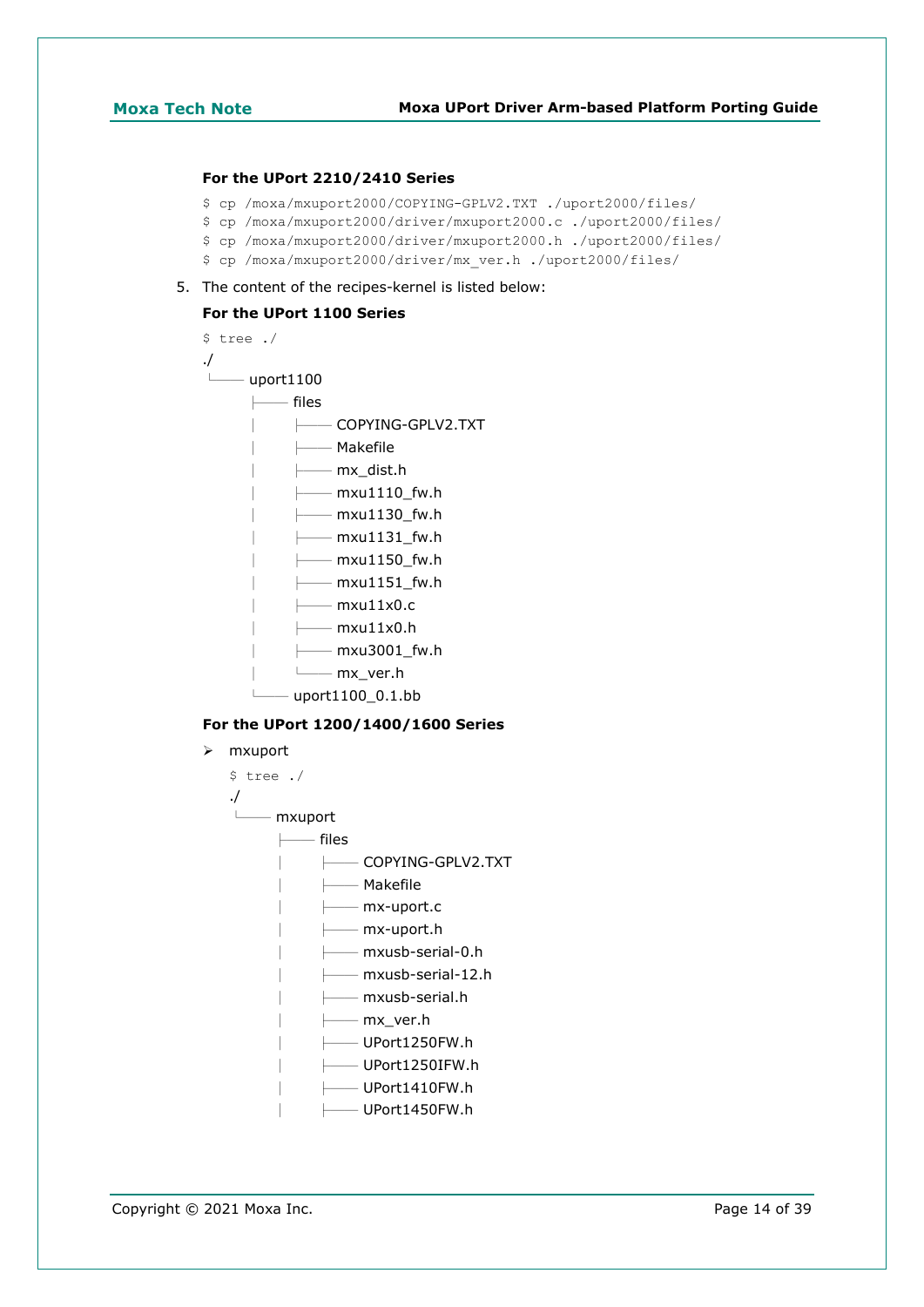$-$  UPort1450IFW.h │ ├── UPort1610\_16FW.h │ ├── UPort1610\_8FW.h │ ├── UPort1650\_16FW.h │ └── UPort1650\_8FW.h └── mxuport\_0.1.bb

mxusbserial

\$ tree ./

./

 $-$  mxusbserial

├── files

│ ├── COPYING-GPLV2.TXT

│ ├── Makefile

│ ├── mxbus.c

 $-$  mxgeneric-0.c

 $-$  mxgeneric-12.c

 $-$  mxusb-serial-0.c

│ ├── mxusb-serial-0.h

- $-$  mxusb-serial-12.c
- $-$  mxusb-serial-12.h

│ └── mxusb-serial.h

└── mxusbserial\_0.1.bb

# **For the UPort 2210/2410 Series**



6. Modify the content of 'Makefile' in the files folder as follows:

# **For the UPort 1100 Series**

```
###### Makefile start # # # # #obj-m := mxu11x0.oSRC := $(shell \text{ pwd})all:
   $(MAKE) -C $(KERNEL_SRC) M=$(SRC)
modules_install:
   $(MAKE) -C $(KERNEL_SRC) M=$(SRC) modules_install
```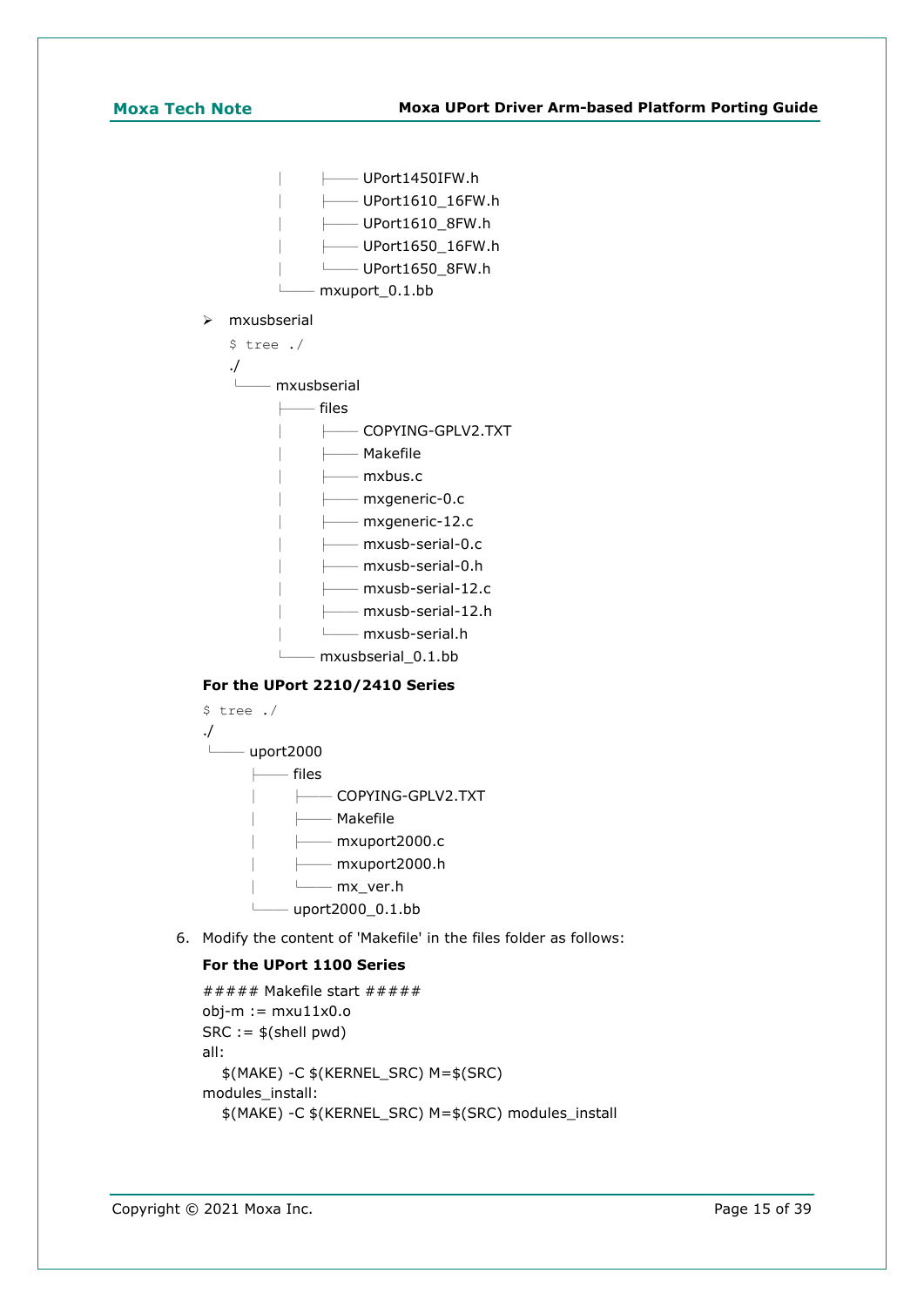### clean:

```
rm -f * o * \sim core .depend .* cmd *.ko * mod.c
   rm -f Module.markers Module.symvers modules.order
   rm -rf .tmp_versions Modules.symvers
###### Makefile end # # # # #
```
### **For the UPort 1200/1400/1600 Series**

```
 mxuport
```

```
\###\## Makefile start \#####
obj-m := mxuport.o
mxuport-objs := mx-uport.o
SRC := $(shell pwd)all:
   $(MAKE) -C $(KERNEL_SRC) M=$(SRC)
modules_install:
   $(MAKE) -C $(KERNEL_SRC) M=$(SRC) modules_install
clean:
   rm -f *.o *~ core .depend .*.cmd *.ko *.mod.c
   rm -f Module.markers Module.symvers modules.order
   rm -rf .tmp_versions Modules.symvers
###### Makefile end # # # # #
```
### $\triangleright$  mxusbserial

```
If the Yocto Project's kernel version is greater than or equal to 4.12.
\# \# \# \# Makefile start \# \# \# \# \#obj-m := mxusbserial.o
mxusbserial-objs := mxbus.o mxgeneric-12.o mxusb-serial-12.o
SRC := $(shell \text{ pwd})all:
   $(MAKE) -C $(KERNEL_SRC) M=$(SRC)
modules_install:
   $(MAKE) -C $(KERNEL_SRC) M=$(SRC) modules_install
clean:
   rm -f *.o *~ core .depend .*.cmd *.ko *.mod.c
   rm -f Module.markers Module.symvers modules.order
   rm -rf .tmp_versions Modules.symvers
###### Makefile end \#####
If the Yocto Project's kernel version is lower than 4.12.
\# \# \# \# Makefile start \# \# \# \# \#obj-m := mxusbserial.o
mxusbserial-objs := mxbus.o mxgeneric-0.o mxusb-serial-0.o
SRC := $(shell pwd)all:
   $(MAKE) -C $(KERNEL_SRC) M=$(SRC)
modules_install:
   $(MAKE) -C $(KERNEL_SRC) M=$(SRC) modules_install
```
clean: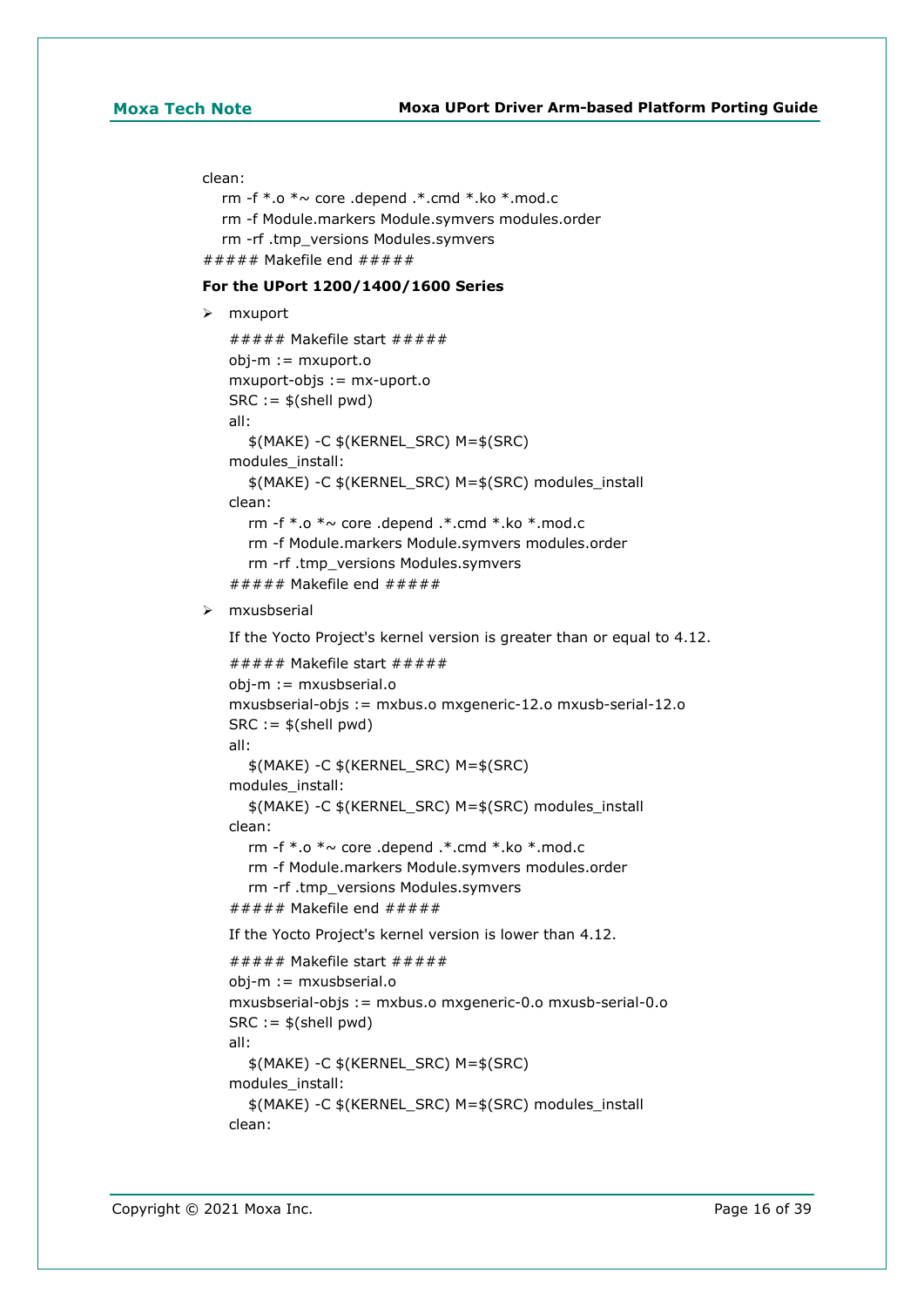rm -f  $*$ .o  $*$   $\sim$  core .depend .\*.cmd  $*$ .ko  $*$ .mod.c rm -f Module.markers Module.symvers modules.order rm -rf .tmp\_versions Modules.symvers  $# # # # # Makefile end # # # # #$ 

# **For the UPort 2210/2410 Series**

```
\##\##\# Makefile start \#\#\#\#obj-m := mxuport2000.o
SRC := $(shell \text{ pwd})all:
   $(MAKE) -C $(KERNEL_SRC) M=$(SRC)
modules_install:
   $(MAKE) -C $(KERNEL_SRC) M=$(SRC) modules_install
clean:
  rm -f * o * \sim core .depend .* cmd *.ko *.mod.c
   rm -f Module.markers Module.symvers modules.order
   rm -rf .tmp_versions Modules.symvers
###### Makefile end # # # # #
```
7. Modify the content of the file '\* 0.1.bb' as follows:

### **For the UPort 1100 Series**

We have to modify the content of the file 'uport1100\_0.1.bb':

```
###### uport1100 0.1.bb start ######
DESCRIPTION = "Linux kernel module for Moxa UPort 11x0 Series"
LICENSE = "GPLv2"
LIC_FILES_CHKSUM = "file://COPYING-
GPLV2.TXT;md5=5205bcd21ef6900c98e19cf948c26b41"
inherit module
SRC_URI = "file://Makefile \
        file://mx dist.h \
        file://mxu1110_fw.h \
        file://mxu1130 fw.h \
        file://mxu1131 f(w.h \setminusfile://mxu1150_fw.h \
        file://mxu1151_fw.h \
        file://mxu11x0.h \
         file://mxu3001_fw.h \
        file://mx_ver.h \
        file://mxu11x0.c \
         file://COPYING-GPLV2.TXT \
"" "" "" ""
```
 $S = "$ \${WORKDIR}"

# The inherit of module.bbclass will automatically name module packages with # "kernel-module-" prefix as required by the oe-core build environment. RPROVIDES  $$PN} += "kernel-module-maxu11x0"$ ###### uport1100 0.1.bb end #####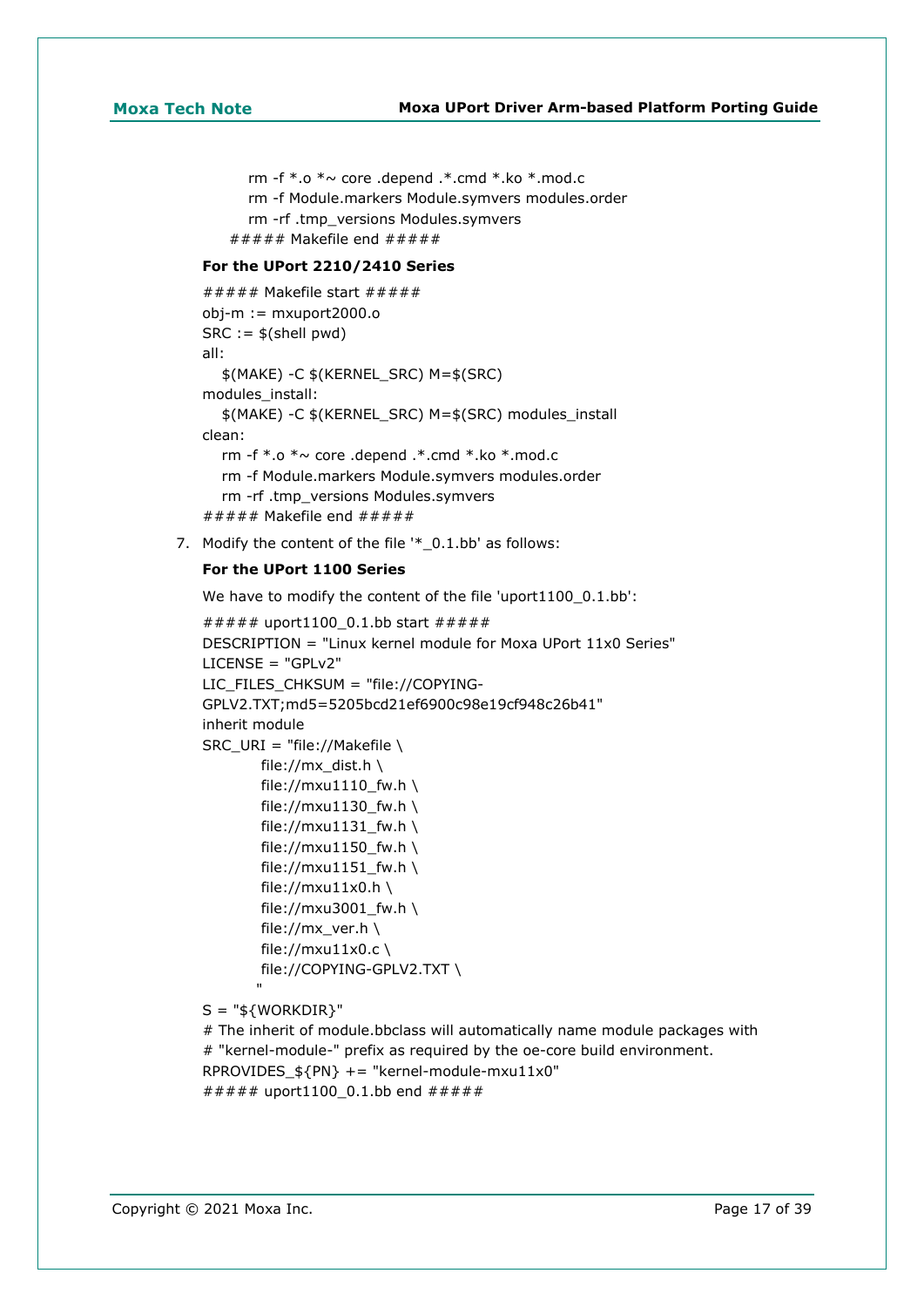### **For the UPort 1200/1400/1600 Series**

 $>$  mxuport

We have to modify the content of the file 'mxuport 0.1.bb'.

```
###### mxuport_0.1.bb start ######
   DESCRIPTION = "Linux kernel module for Moxa UPort 1200/1400/1600 Series"
   LICENSE = "GPLv2"
   LIC_FILES_CHKSUM = "file://COPYING-
   GPLV2.TXT;md5=5205bcd21ef6900c98e19cf948c26b41"
   inherit module
   SRC_URI = "file://Makefile \
           file://mx-uport.c \
           file://mx-uport.h \
            file://mx_ver.h \
            file://UPort1250FW.h \
            file://UPort1250IFW.h \
            file://UPort1410FW.h \
            file://UPort1450FW.h \
           file://UPort1450IFW.h \
            file://UPort1610_16FW.h \
            file://UPort1610_8FW.h \
           file://UPort1650 16FW.h \setminus file://UPort1650_8FW.h \
            file://mxusb-serial.h \
            file://mxusb-serial-0.h \
            file://mxusb-serial-12.h \
            file://COPYING-GPLV2.TXT \
    "
   S = "${WORKDIR}"
   # The inherit of module.bbclass will automatically name module packages with
   # "kernel-module-" prefix as required by the oe-core build environment.
   RPROVIDES_${PN} += "kernel-module-mxuport"
   ###### mxuport 0.1.bb end ######
 mxusbserial
   We have to modify the content of the file 'mxusbserial_0.1.bb':
   ###### mxusbserial_0.1.bb start ######
   DESCRIPTION = "Linux kernel module for Moxa UPort 1200/1400/1600 Series usb
```

```
serial"
LICENSE = "GPLv2"
LIC_FILES_CHKSUM = "file://COPYING-
GPLV2.TXT;md5=5205bcd21ef6900c98e19cf948c26b41"
inherit module
SRC_URI = "file://Makefile \
        file://mxbus.c \
        file://mxgeneric-0.c \
        file://mxgeneric-12.c \
```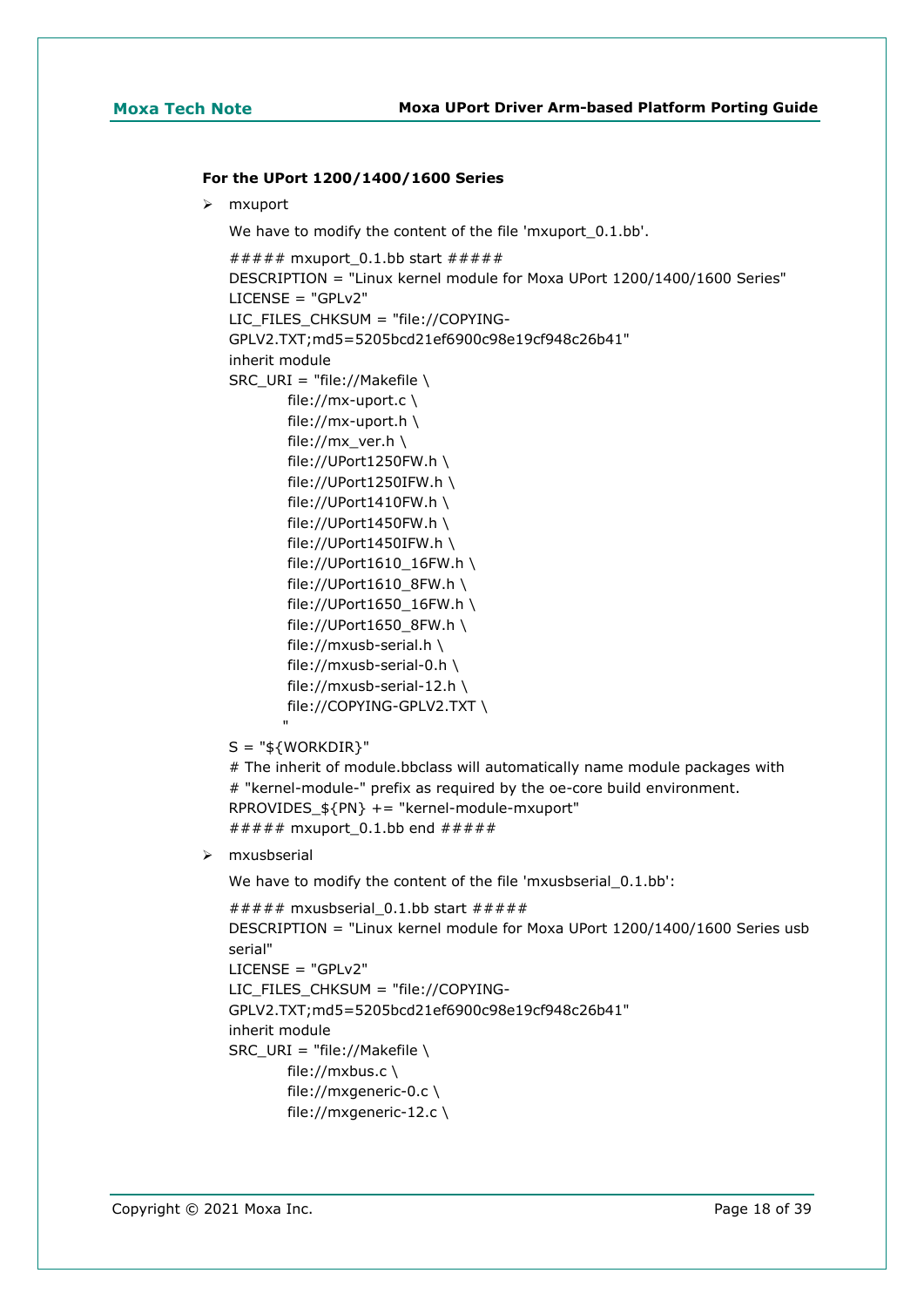```
 file://mxusb-serial-0.c \
 file://mxusb-serial-12.c \
 file://mxusb-serial-0.h \
 file://mxusb-serial-12.h \
 file://mxusb-serial.h \
 file://COPYING-GPLV2.TXT \
```
 $S = "$ \${WORKDIR}"

"

# The inherit of module.bbclass will automatically name module packages with # "kernel-module-" prefix as required by the oe-core build environment. RPROVIDES\_\${PN} += "kernel-module-mxusbserial" ###### mxusbserial 0.1.bb end #####

### **For the UPort 2210/2410 Series**

We have to modify the content of the file 'uport2000\_0.1.bb':

```
###### uport2000_0.1.bb start #####
DESCRIPTION = "Linux kernel module for Moxa UPort 2210/2410 Series"
LICENSE = "GPLv2"
LIC_FILES_CHKSUM = "file://COPYING-
GPLV2.TXT;md5=5205bcd21ef6900c98e19cf948c26b41"
nherit module
SRC URI = "file://Makefile \
        file://mxuport2000.h \
       file://mx_ver.h \
       file://mxuport2000.c \
        file://COPYING-GPLV2.TXT \
```
 $S = "$ \${WORKDIR}"

"

```
# The inherit of module.bbclass will automatically name module packages with
# "kernel-module-" prefix as required by the oe-core build environment.
RPROVIDES_${PN} += "kernel-module-uport2000"
###### uport2000 0.1.bb end #####
```
8. If you are using the UPort 1200/1400/1600 Series driver, you have to modify the content of the file 'mx-uport.c'.

Replace the following line

```
 #include "../mxusbserial/mxusb-serial.h"
```
by

#include "mxusb-serial.h"

### **Create a recipe for the UPort driver utilities**

If you are using the UPort 2210/2410 Series driver, it contains a utility. Similar to creating a uport2000-kernel recipe, create a recipe for facilitating the UPort 2210/2410 driver's utility.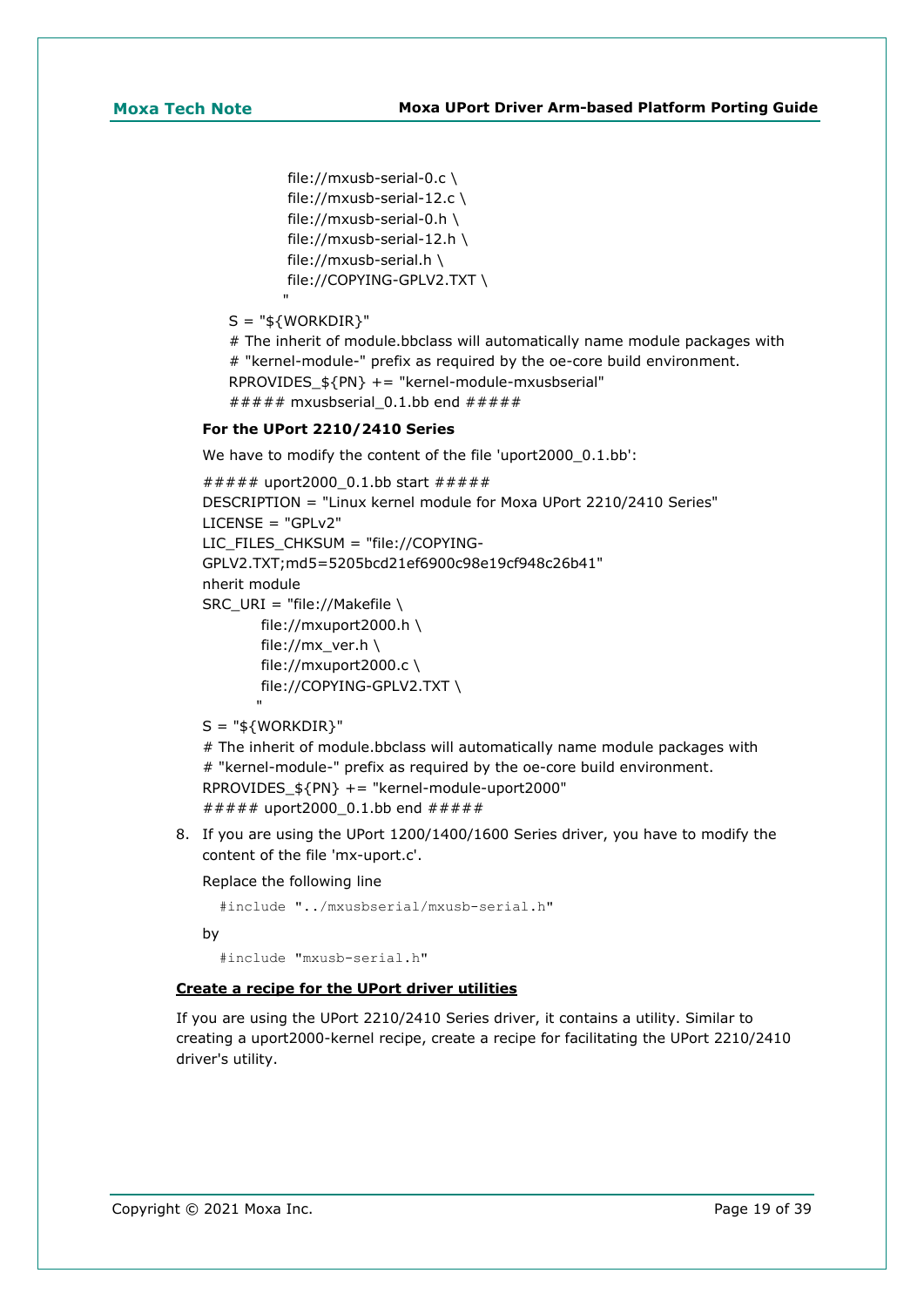```
1. Create directory below in meta-moxa:
```

```
$ cd /home/user/poky
```
\$ mkdir -p ./meta-moxa/recipes-utility/uport2000-tools/files

2. Copy the utility source code from UPort 2210/2410 driver utility folder.

```
$ cp /moxa/mxuport2000/COPYING-GPLV2.TXT ./meta-moxa/recipes-
utility/uport2000-tools/files/
$ cp /moxa/mxuport2000/utility/conftool/conftool.c ./meta-moxa/recipes-
utility/uport2000-tools/files/
```
3. Create a bb file ./meta-moxa/recipes-utility/uport2000-tools/uport2000-tools.bb, which has the following content:

```
###### uport2000-tools.bb start # # # # #DESCRIPTION = "Utilities for UPort 2210/2410 Series"
LICENSE = "GPLv2"
LIC_FILES_CHKSUM = "file://COPYING-
GPLV2.TXT;md5=5205bcd21ef6900c98e19cf948c26b41"
SRC URI = " \setminus file://conftool.c \
        file://COPYING-GPLV2.TXT \
"" "" "" ""
S = "${WORKDIR}"
DEST_DIR = "${D}${libdir}/mxuport2000/driver"
FILES_${PN} += "${libdir}/mxuport2000/driver/*"
do compile () \{ ${CC} -o mxustty conftool.c
}
do_install () {
         install -m 0755 -d ${DEST_DIR}
         install -m 0755 ${S}/mxustty ${DEST_DIR}
         cp ${S}/mxustty ${DEST_DIR}/mxustty
}
INSANE_SKIP_$\{PN\} = "ldflags"
###### uport2000-tools.bb end \# \# \# \# \#
```
4. The content of the recipes-utility is listed below:

```
$ tree recipes-utility
```
recipes-utility

└── uport2000-tools

├── files

 $-$  conftool.c

│ └── COPYING-GPLV2.TXT

 $-$  uport2000-tools.bb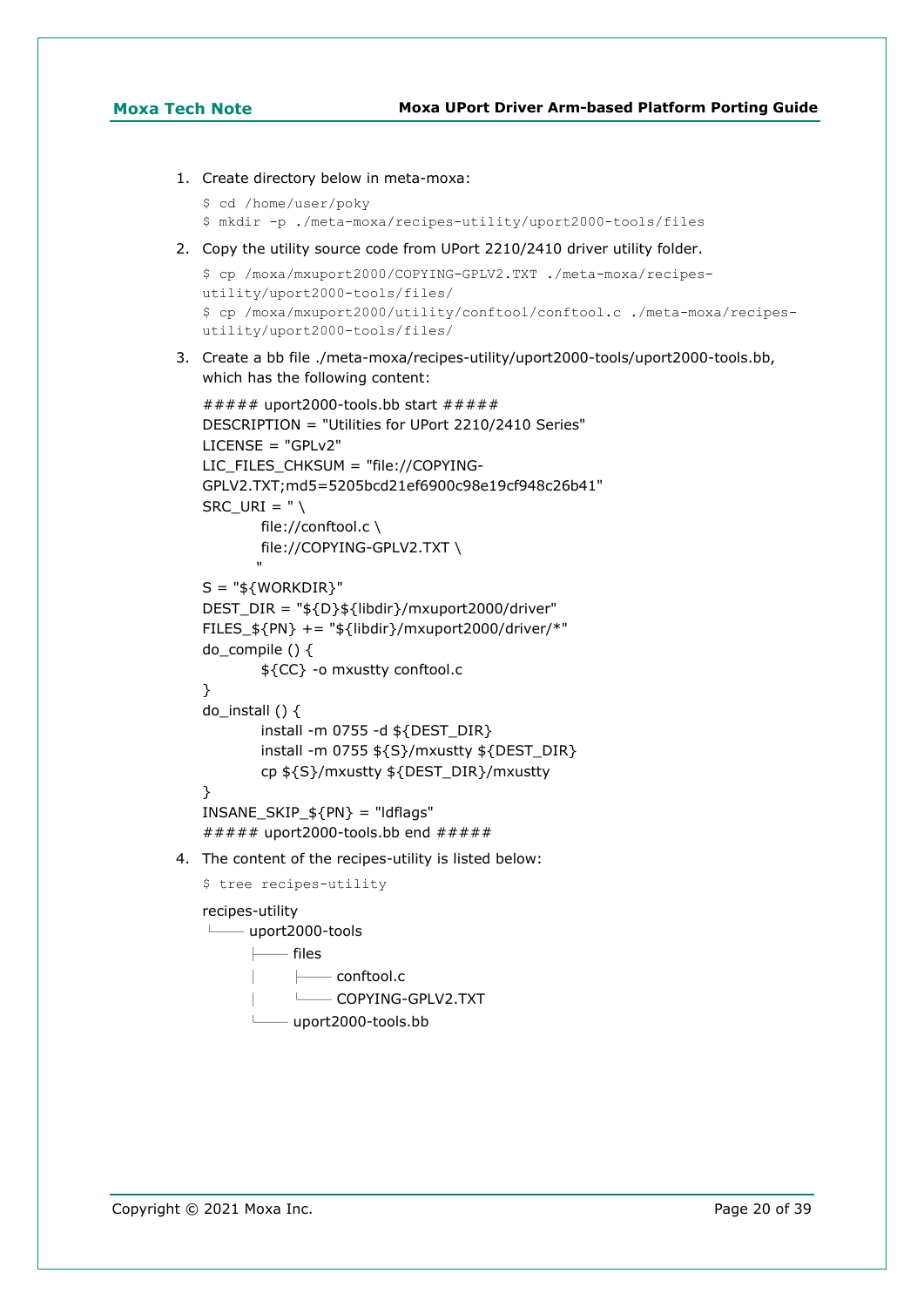# **1.4.3 Install a Moxa layer into the Yocto Project**

- 1. Install the Moxa layer and UPort driver recipes into the Yocto Project.
	- \$ cd /home/user/poky
	- \$ source oe-init-build-env

Use a text editor to add the following content to the configuration file: './conf/bblayers.conf'

Add this line '/home/user/poky/meta-moxa' to BBLAYERS BBLAYERS  $? = " \setminus$ /home/user/poky/meta \ /home/user/poky/meta-poky \ /home/user/poky/meta-yocto-bsp \ /home/user/poky/meta-raspberrypi \ /home/user/poky/meta-moxa \

2. Use a text editor to add the following content to the configuration file: './conf/local.conf'.

**For the UPort 1100 Series** IMAGE\_INSTALL\_append += " uport1100"

**For the UPort 1200/1400/1600 Series** IMAGE\_INSTALL\_append += " mxuport mxusbserial"

**For the UPort 2210/2410 Series** MAGE\_INSTALL\_append  $+=$  " uport2000 uport2000-tools"

# **1.4.4 Deploy the Yocto image in Raspberry Pi**

Build the image with the UPort driver.

```
$ cd /home/user/poky
$ source oe-init-build-env
$ bitbake core-image-base
```
A SD-card format image (.rpi-sdimg) is generated under /home/user/poky/build/tmp/deploy/images/raspberrypi2. It is suggested to use the Raspberry Pi official tool 'rpi-imager' to burn the image into the SD-card and then boot it into the Linux kernel in Raspberry Pi.

# **1.4.5 Start the UPort driver in Raspberry Pi**

After logging into the system, start the UPort driver

### **For the UPort 1100 Series**

root@raspberrypi2:~# modprobe mxu11x0

### **For the UPort 1200/1400/1600 Series**

```
root@raspberrypi2:~# modprobe mxusbserial
root@raspberrypi2:~# modprobe mxuport
```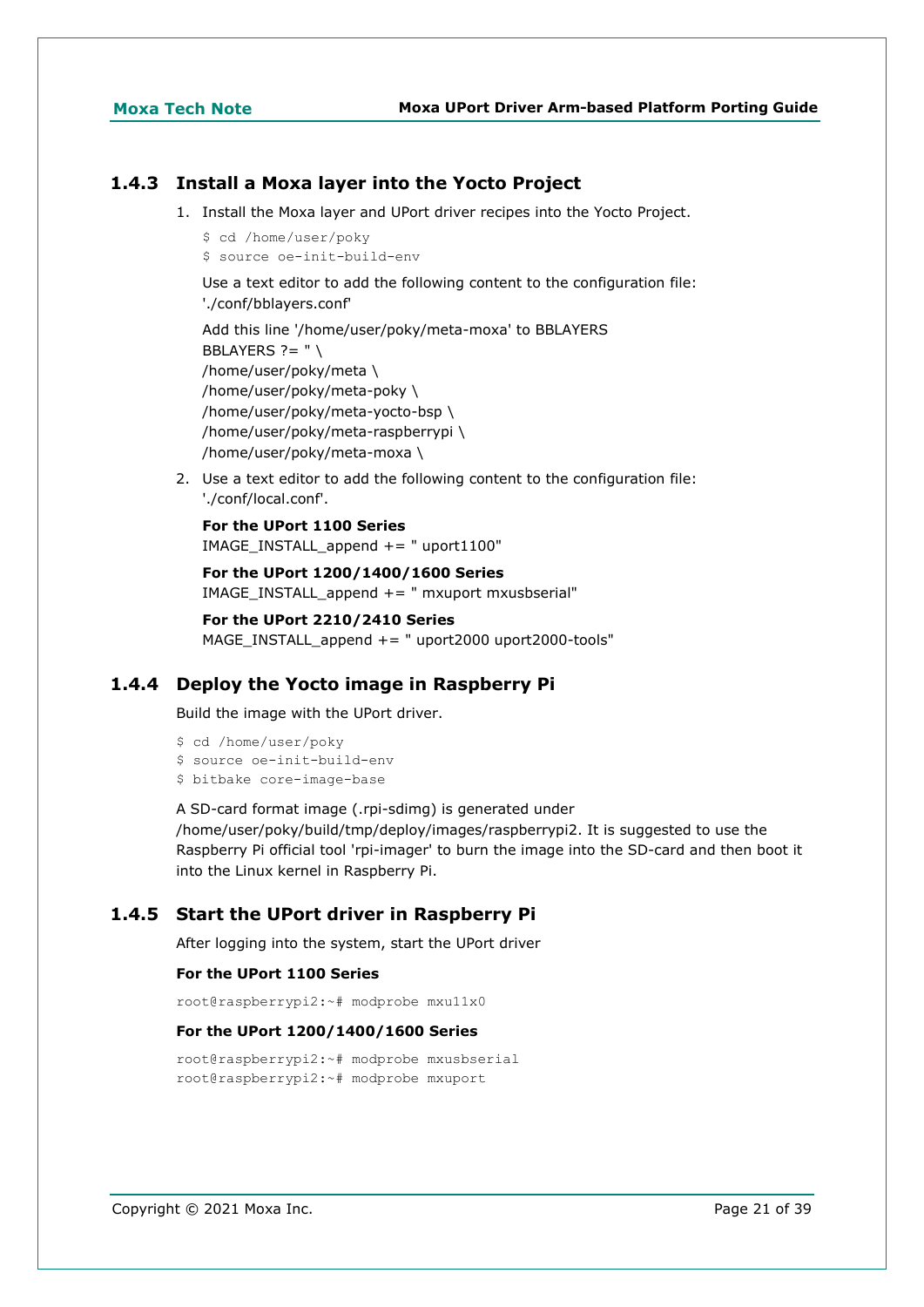### **For the UPort 2210/2410 Series**

Start the UPort 2210/2410 Series driver.

root@raspberrypi2:~# modprobe mxuport2000

Use mxustty to locate ttyUSB0.

```
root@raspberrypi2:~# cd /usr/lib/mxuport2000/driver
root@raspberrypi2:~# ./mxustty -l /dev/ttyUSB0
mxustty: Open device /dev/ttyUSB0 ok.
mxustty: Locating device...
mxustty: Press Enter to Stop the Buzzer or LED...
```
# **1.4.6 Troubleshooting**

If the following error is encountered during the building of the image,

ERROR: Task (/home/user/poky/meta/recipesdevtools/binutils/binutils\_2.34.bb:do\_compile) failed with exit code '1'

It is suggested to compile binutils first, then compile the entire image:

```
$ bitbake binutils -c do_compile
$ bitbake core-image-base
```
# <span id="page-21-0"></span>**2 For Linux Kernel 5.x**

# <span id="page-21-1"></span>**2.1 Introduction**

This document details porting the Moxa UPort driver to a specified Arm-based platform. The following knowledge is recommended before reading the instructions in this guide.

- Linux Kernel Programming
- ARM Platform Compiler
- Yocto Project Document
- MOXA UC-Series Manual
- Raspberry Pi Manual

Instructions in this guide use examples of porting on the Moxa UC-Series Arm platform and Raspberry Pi. You can apply the experience of porting UPort driver to other platforms.

The UPort driver fully supports all modern-day Linux distributions running on x86 environments, and the driver core is also compatible with the Arm platform. This document will guide you on how to port the UPort driver core.

However, some platform-dependent services, such as installer, are not available. You may refer to the platform's documentation to fulfill the requirements.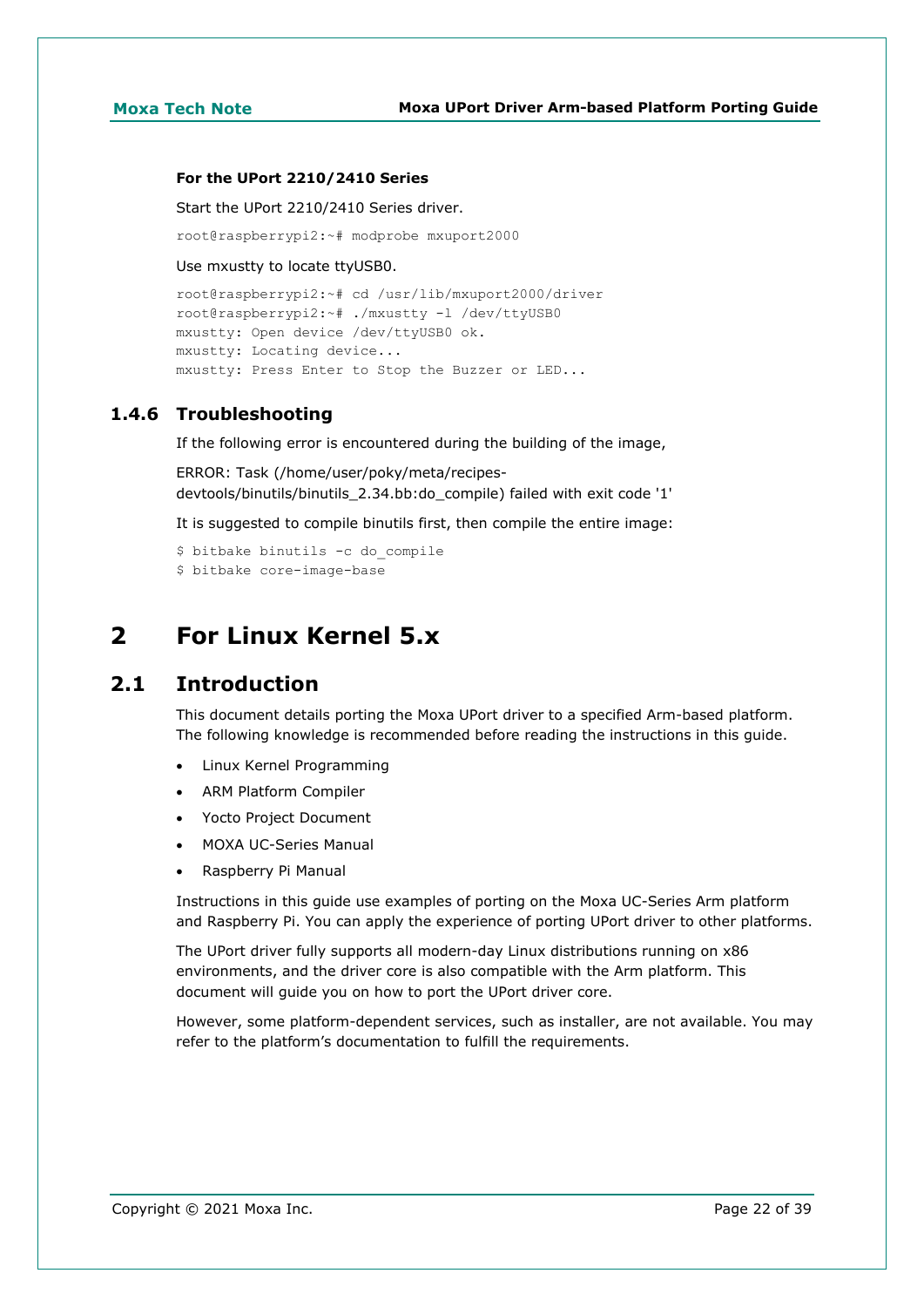# <span id="page-22-0"></span>**2.2 Porting to Moxa UC-Series - Arm-based Computer**

## **2.2.1 Build binaries on a general ARM platform**

If your platform is powerful and consists of the necessary development tools, the driver can be built on the platform directly. You can refer to readme.txt of the UPort driver to understand the requirement.

The step of building this driver in an ARM environment is the same as in x86 and x64 environments.

# **UPort 1100 Series driver**

```
# tar zxvf [DRIVER NAME].tgz
# cd mxu11x0
# ./mxinstall
```
### **UPort 1200/1400/1600 Series driver**

```
# tar zxvf [DRIVER NAME].tgz
# cd mxuport
# ./mxinstall
```
## **UPort 2210/2410 Series driver**

# tar zxvf [DRIVER NAME].tgz # cd mxuport2000 # ./mxinstall

# **2.2.2 Cross-compiler and the UPort driver**

**Note** To cross-compile on a x86 or x64 Linux host, the target ARM environment's kernel source package and cross compiler toolchain must be installed first.

After installing and configuring the kernel source package and toolchain, you need to compile the source code with the kernel source package and toolchain.

V5.1 driver is for the Linux kernel source 5. In the following example, we demonstrate the cross-compiler on the Moxa UC-Series ARM-based computer, which runs kernel source 4. However, the steps are identical. You can refer to the product's manual for further detail.

1. Download the kernel source package webpage under the product page.

```
$ git clone https://github.com/Moxa-Linux/am335x-linux-4.4
```
You can use the following commands to show the git tag list and check out the tag of the specific UC device and firmware version.

```
Show the tag list:
```
\$ git tag

```
Check out to the specific tag:
$ git checkout UC-2100 V1.7 \leftarrow Replace the tag name, UC-2100_V1.7,
                                     with the UC Series that is being used.
```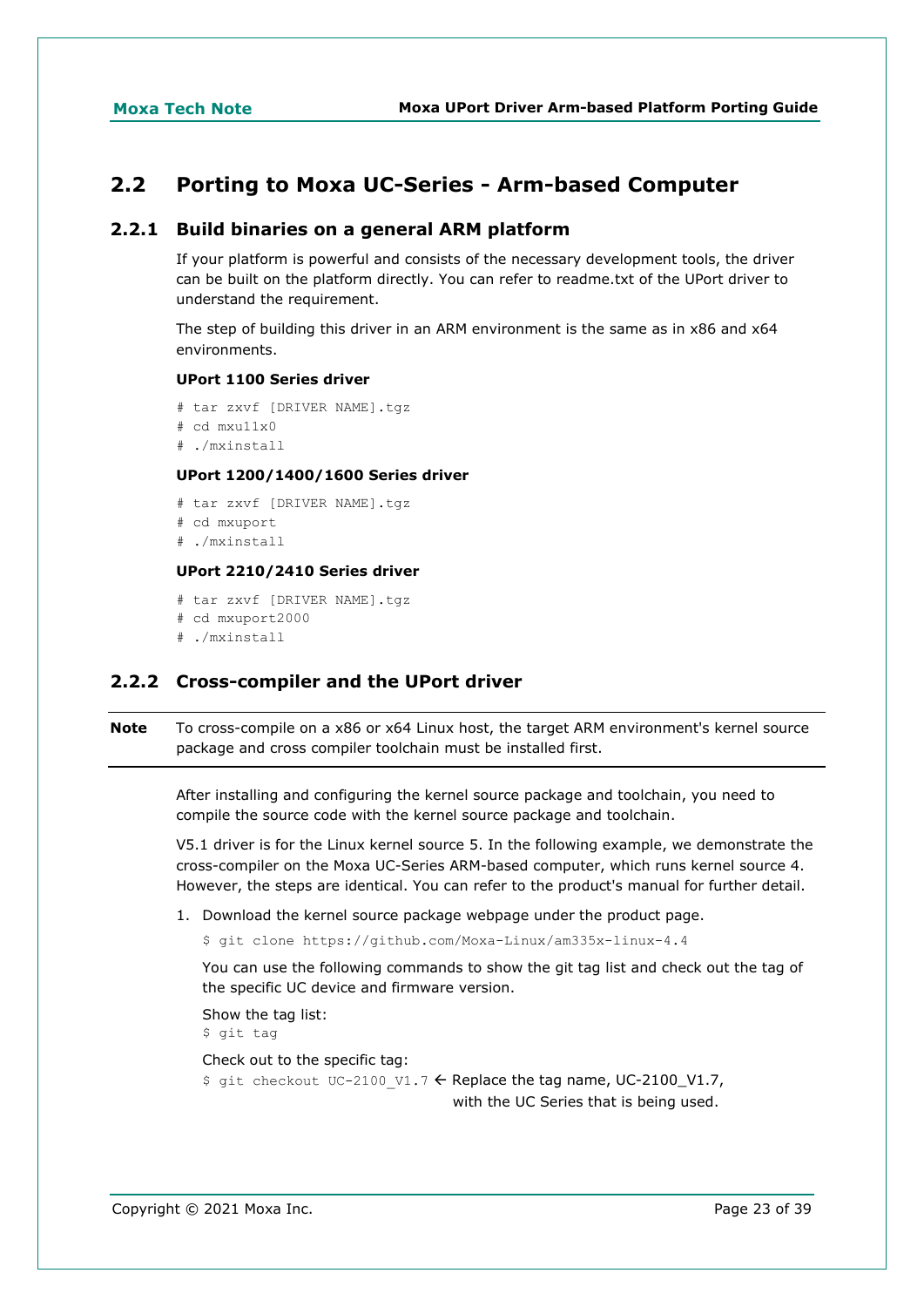2. Download the toolchain from the product's webpage. The toolchain, which is used by the UC Series, is arm-linux-gnueabihf. It is a script that will install the related packages. Execute the script and follow the steps to install the Linux cross-compiler tools. You will need the root privilege to install the toolchain and the kernel source.

# sh arm-linux-gnueabihf 6.3 Build amd64 <br/>build date>.sh

If the script shows the notification message: "Please export these environment variables before using the toolchain", enter the following script command:

# export PATH=\$PATH:/usr/local/arm-linux-gnueabihf-6.3/usr/bin

3. The kernel source, which is used by the UC Series, is am335x-linux-4.4. You need to configure these files before starting to cross-compile.

Move the kernel source to /moxa/kernel and configure the kernel source.

- # mv am335x-linux-4.4 /moxa/kernel
- # cd /moxa/kernel
- # make uc2100 defconfig  $\leftarrow$  Replace the uc2100 with the UC Series

that is being used.

# make modules\_prepare

After the abovementioned steps, please follow the processes as set out in Section 2.3, "Moxa cross-compiling interactive script," and Section 2.4, "Manually build the UPort driver with a cross-compiler," to cross-compile Moxa's driver for the UC-Series platforms.

The UPort driver, which includes the driver modules, needs to be compiled. The file of each UPort Series is listed as follow:

### **UPort 1100 Series driver**

mxu11x0.ko

### **UPort 1200/1400/1600 Series driver**

mxuport.ko

### **UPort 2210/2410 Series driver**

mxuport2000.ko

If it is preferred to build these binaries with automatic script, please refer to Section 2.3, "Moxa cross-compiling interactive script." If you find the build script troublesome, or you prefer to build these binaries manually, please refer to Section 2.4 "Manually build the UPort driver with a cross-compiler."

If you have generated the necessary binaries, please refer to section 2.5 to deploy to the target platform.

# **2.2.3 Moxa cross-compiling interactive script**

To simplify the processes above, Moxa has provided an interactive script, "mxcc", to cross-compile these drivers. You may execute ./mxcc in the UPort driver source directory to cross-compile the MOXA driver.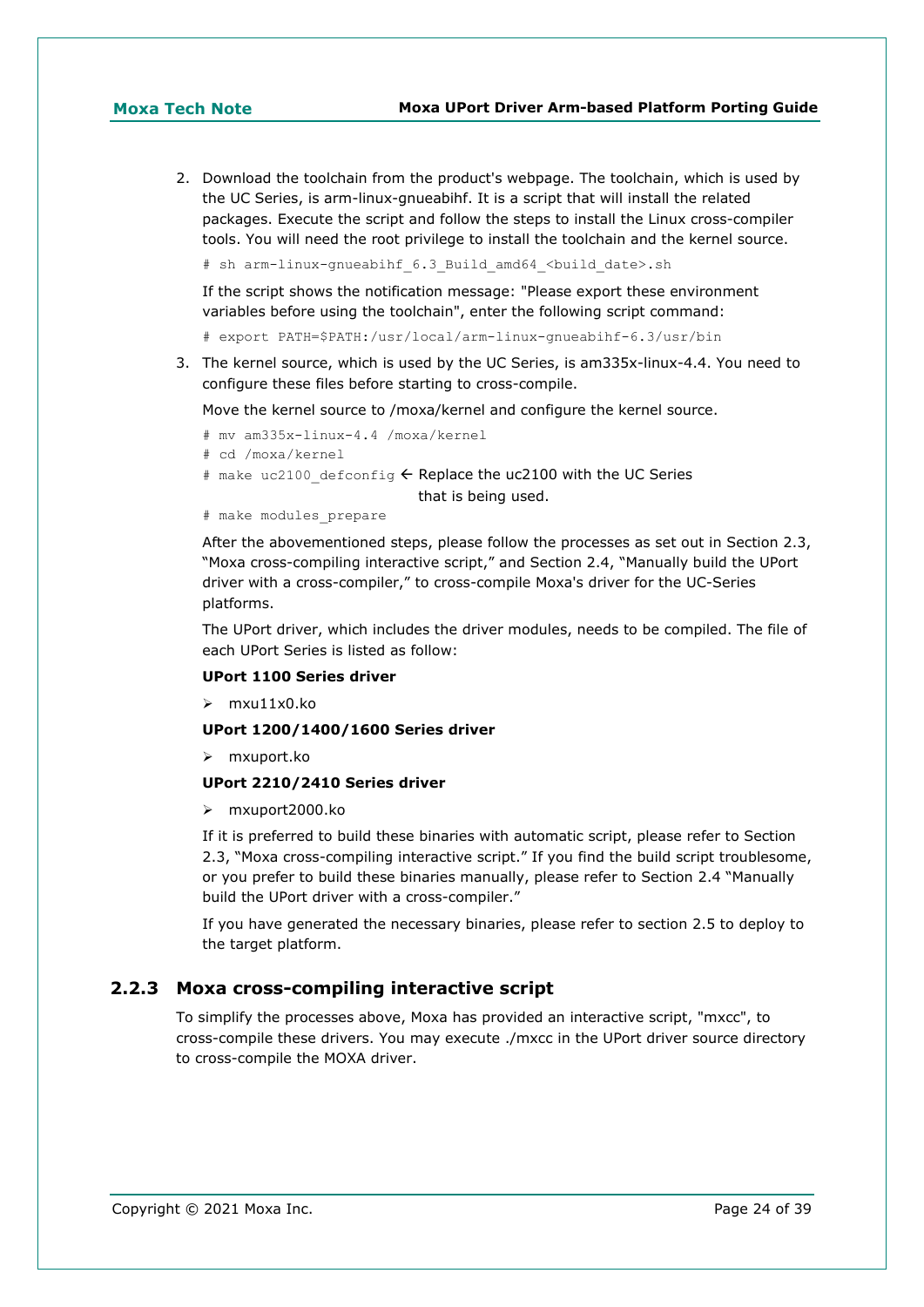### **For the UPort 1100 Series**

The steps are as follows:

```
#./mxcc
Enter target device architecture (ARCH) [arm]: 
Enter cross-compile (CROSS_COMPILE) [arm-linux-gnueabihf-]: 
Enter target device kernel source directory [/moxa/kernel]: 
******************************************
mxu11x0 cross-compile is success.
******************************************
************************************************************************
MOXA UPort 1100 Series driver cross-compile finished.
If cross compile is success, driver is outputted to the output folder.
************************************************************************
```
The binaries will now be generated and placed in the output directory under the /moxa/mxu11x0 folder.

### **For the UPort 1200/1400/1600 Series**

The steps are as follows:

```
# ./mxcc
Enter target device architecture (ARCH) [arm]: 
Enter cross-compile (CROSS_COMPILE) [arm-linux-gnueabihf-]: 
Enter target device kernel source directory [/moxa/kernel/]: 
******************************************
mxuport cross-compile is success.
******************************************
************************************************************************
MOXA UPort 1200/1400/1600 Series driver cross-compile finished.
If cross compile is success, driver is outputted to the output folder.
************************************************************************
```
The binaries will now be generated and placed in the output directory under the /moxa/mxuport folder.

### **For the UPort 2210/2410 Series**

The steps are as follows:

```
Enter target device architecture (ARCH) [arm]: 
Enter cross-compile (CROSS_COMPILE) [arm-linux-gnueabihf-]: 
Enter target device kernel source directory [/moxa/kernel/]: 
******************************************
mxuport2000 cross-compile is success.
******************************************
************************************************************************
MOXA UPort 2210/2410 Series driver cross-compile finished.
If cross compile is success, driver is outputted to the output folder.
************************************************************************
```
The binaries will now be generated and placed in the output directory under the /moxa/mxuport2000 folder.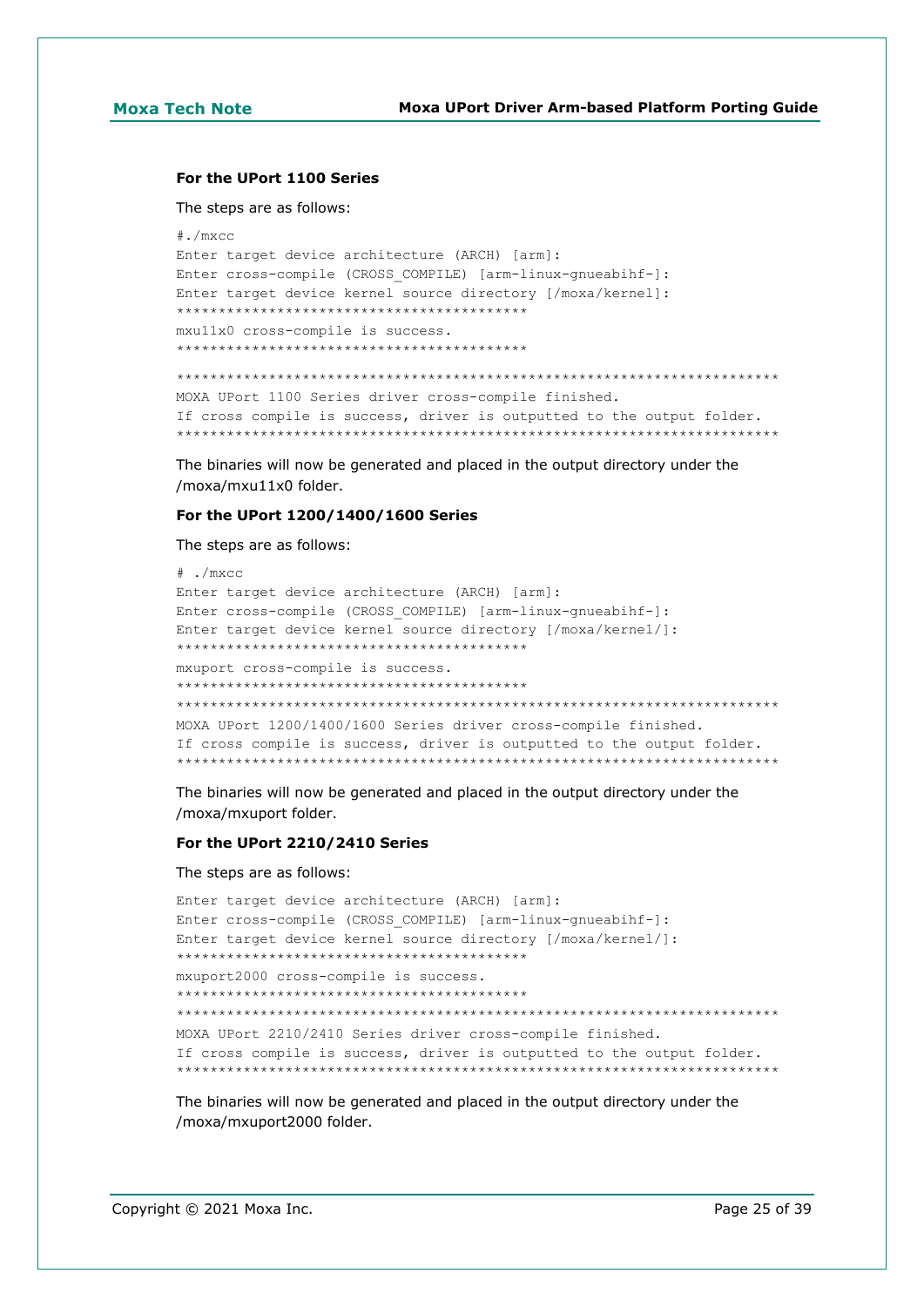# **2.2.4 Manually build the UPort driver with a cross-compiler**

### **For the UPort 1100 Series**

To cross-compile the UPort 1100 Series driver, you can find "Makefile" in the driver folder, and then run it.

# make ARCH=<ARCH> CROSS\_COMPILE=<CROSS\_COMPILE> KDIR=<KERNEL\_SOURCE> KVER\_MAJOR=<KERNEL\_MAJOR> KVER\_MINOR=<KERNEL\_MINOR>

<ARCH>: The target ARM environment device's CPU architecture. For example, arm, arm64.

<CROSS\_COMPILE>: The cross-compile the toolchain path. If the toolchain is arm-linuxgnueabihf, and you have already added the path of the toolchain to the environment variable, you should enter "arm-linux-gnueabihf-" here.

<KERNEL\_SOURCE>: The directory of the target kernel source.

<KERNEL\_MAJOR>: The major version of the target ARM system's kernel source. You can use the command "make kernelversion" to get the kernel source's major version.

```
e.g.,
# make kernelversion
4.4.0
|
+--- kernel major version
```
<KERNEL\_MINOR>: The minor version of the target ARM system's kernel source. You can use the command "make kernelversion" to get the kernel source's minor version.

```
e.g.,
# make kernelversion
4.4.0
\blacksquare +--- kernel minor version
```
The "make" command would be similar to the following example:

```
# make ARCH=arm CROSS_COMPILE=arm-linux-gnueabihf- KDIR=/moxa/kernel
KVER_MAJOR=4 KVER_MINOR=4
```
After using the "make" command to cross-compile the drivers, the driver files "mxu11x0.ko" can be found in the /moxa/mxu11x0/driver directory.

### **For the UPort 1200/1400/1600 Series**

To cross-compile the UPort 1200/1400/1600 Series driver, you can find "Makefile" in the driver/mxuport folder, and then run it.

Build mxuport.ko.

Run the Makefile in the /moxa/mxuport/driver/mxuport folder.

```
# make ARCH=<ARCH> CROSS_COMPILE=<CROSS_COMPILE> KDIR=<KERNEL_SOURCE> 
KVER_MAJOR=<KERNEL_MAJOR> KVER_MINOR=<KERNEL_MINOR>
```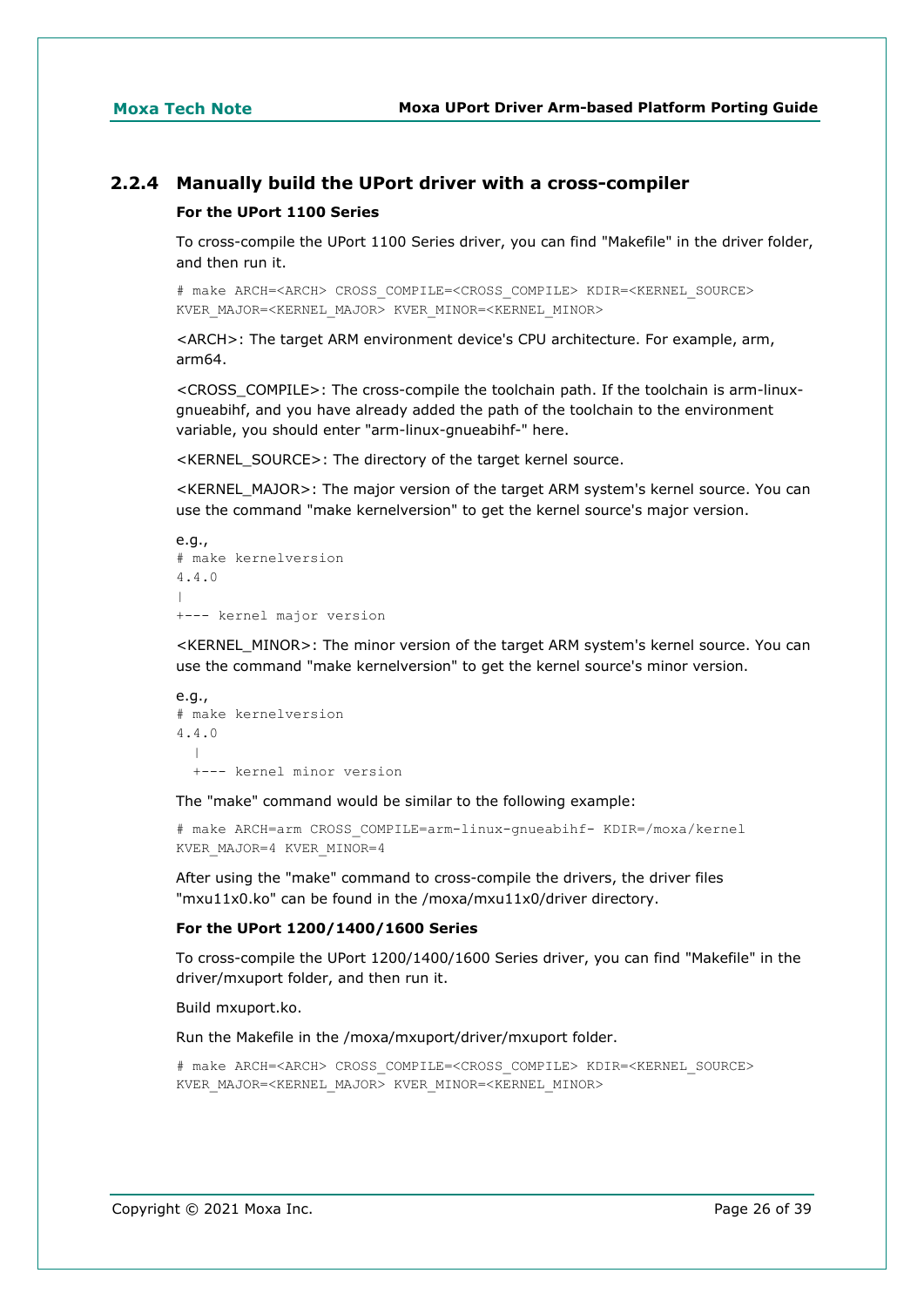<ARCH>: The target ARM environment device's CPU architecture. For example, arm, arm64.

<CROSS\_COMPILE>: The cross-compile toolchain path. If the toolchain is arm-linuxgnueabihf, and you have already added the path of the toolchain to the environment variable, you should enter "arm-linux-gnueabihf-" here.

<KERNEL\_SOURCE>: The directory of the target kernel source.

<KERNEL\_MAJOR>: The major version of the target ARM system's kernel source. You can use the command "make kernelversion" to get the kernel source's major version.

```
e.g.,
# make kernelversion
4.4.0
\overline{\phantom{a}}+--- kernel major version
```
<KERNEL\_MINOR>: The minor version of the target ARM system's kernel source. You can use the command "make kernelversion" to get the kernel source's minor version.

```
e.g.,
# make kernelversion
4.4.0
\blacksquare +--- kernel minor version
```
The "make" command would be similar to the following example:

```
# make ARCH=arm CROSS_COMPILE=arm-linux-gnueabihf- KDIR=/moxa/kernel 
KVER_MAJOR=4 KVER_MINOR=4
```
After using the "make" command to cross-compile the drivers, the driver files "mxuport.ko" can be found in the /moxa/mxuport/driver/mxuport directory.

### **For the UPort 2210/2410 Series**

To cross-compile UPort 2210/2410 Series driver, you can find "Makefile" in the driver folder, and then run it.

# make ARCH=<ARCH> CROSS\_COMPILE=<CROSS\_COMPILE> KDIR=<KERNEL\_SOURCE> KVER\_MAJOR=<KERNEL\_MAJOR> KVER\_MINOR=<KERNEL\_MINOR>

<ARCH>: The target ARM environment device's CPU architecture. For example, arm, arm64.

<CROSS\_COMPILE>: The cross-compile the toolchain path. If the toolchain is arm-linuxgnueabihf, and you have already added the path of the toolchain to the environment variable, you should enter "arm-linux-gnueabihf-" here.

<KERNEL\_SOURCE>: The directory of the target kernel source.

<KERNEL\_MAJOR>: The major version of the target ARM system's kernel source. You can use the command "make kernelversion" to get the kernel source's major version.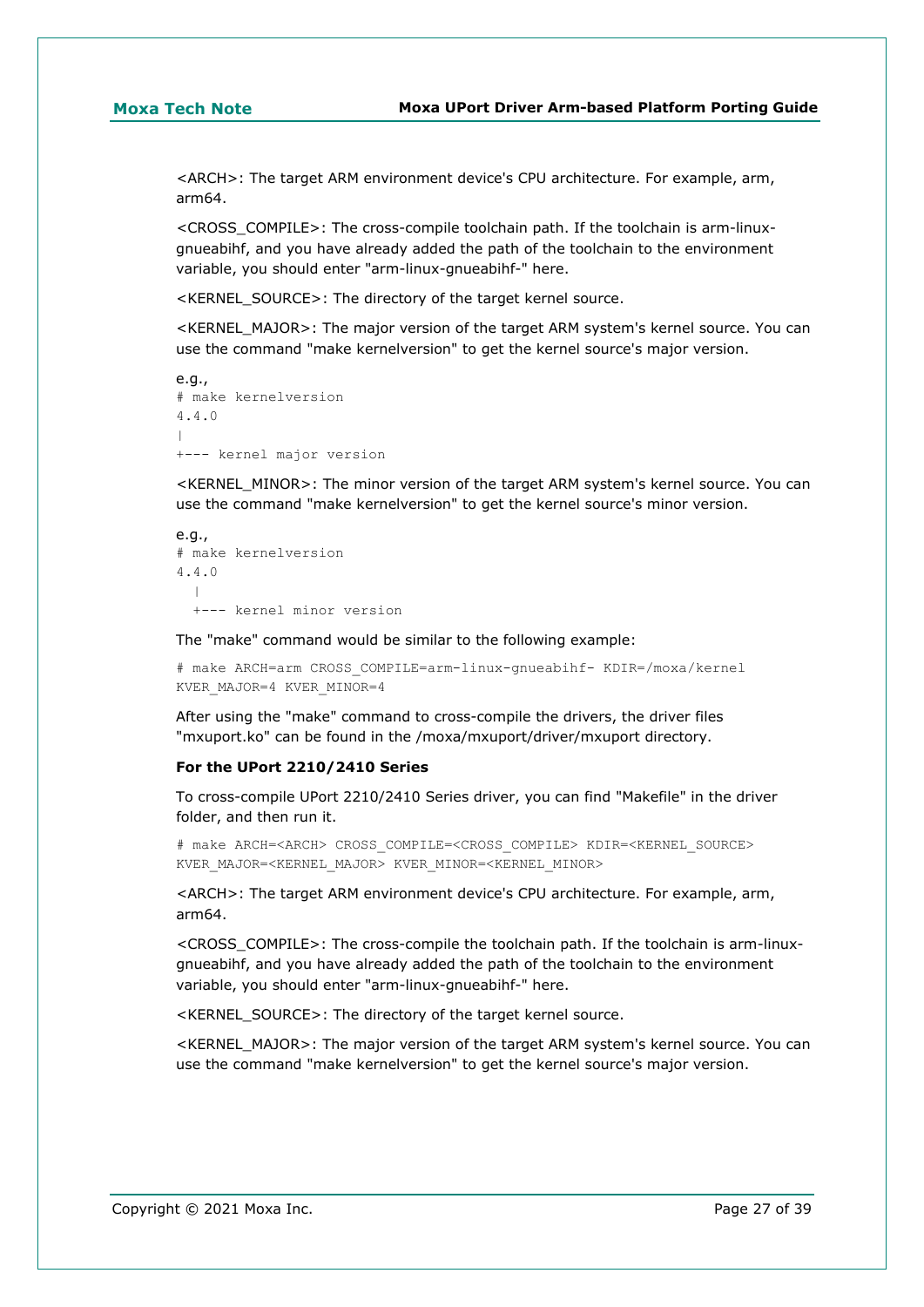e.g., # make kernelversion 4.4.0  $\overline{\phantom{a}}$ +--- kernel major version

<KERNEL\_MINOR>: The minor version of the target ARM system's kernel source. You can use the command "make kernelversion" to get the kernel source's minor version.

```
e.g.,
# make kernelversion
4.4.0
   |
   +--- kernel minor version
```
The "make" command would be similar to the following example:

```
# make ARCH=arm CROSS_COMPILE=arm-linux-gnueabihf- KDIR=/moxa/kernel 
KVER_MAJOR=4 KVER_MINOR=4
```
After using the "make" command to cross-compile the drivers, the driver files "mxuport2000.ko" can be found in the /moxa/mxuport2000/driver directory.

To cross-compile the UPort 2210/2410 Series driver's utility, you can follow the following steps:

You can find the source in the utility folder. # cd /moxa/mxuport2000/utility/conftool/

```
Use the cross compiler to compile the utility.
# <CROSS_COMPILE>gcc -o mxustty conftool.c
```
After using the cross compiler to compile the utility, you can find the utility execution 'mxustty' in /moxa/mxuport2000/utility/conftool/

# **2.2.5 Deploy cross-compiled binary to target**

### **For the UPort 1100 Series**

You should find the kernel module, mxu11x0.ko, under the output or driver source code directory.

Follow the steps below to deploy to the target Arm platform.

1. Copy the mxu11x0.ko to the path

/lib/modules/`uname -r`/kernel/drivers/char on the ARM platform.

2. Boot into the ARM platform and load the driver.

# modprobe mxu11x0

### **For the UPort 1200/1400/1600 Series**

You should find the kernel module, mxuport.ko, under the output or driver source code directory.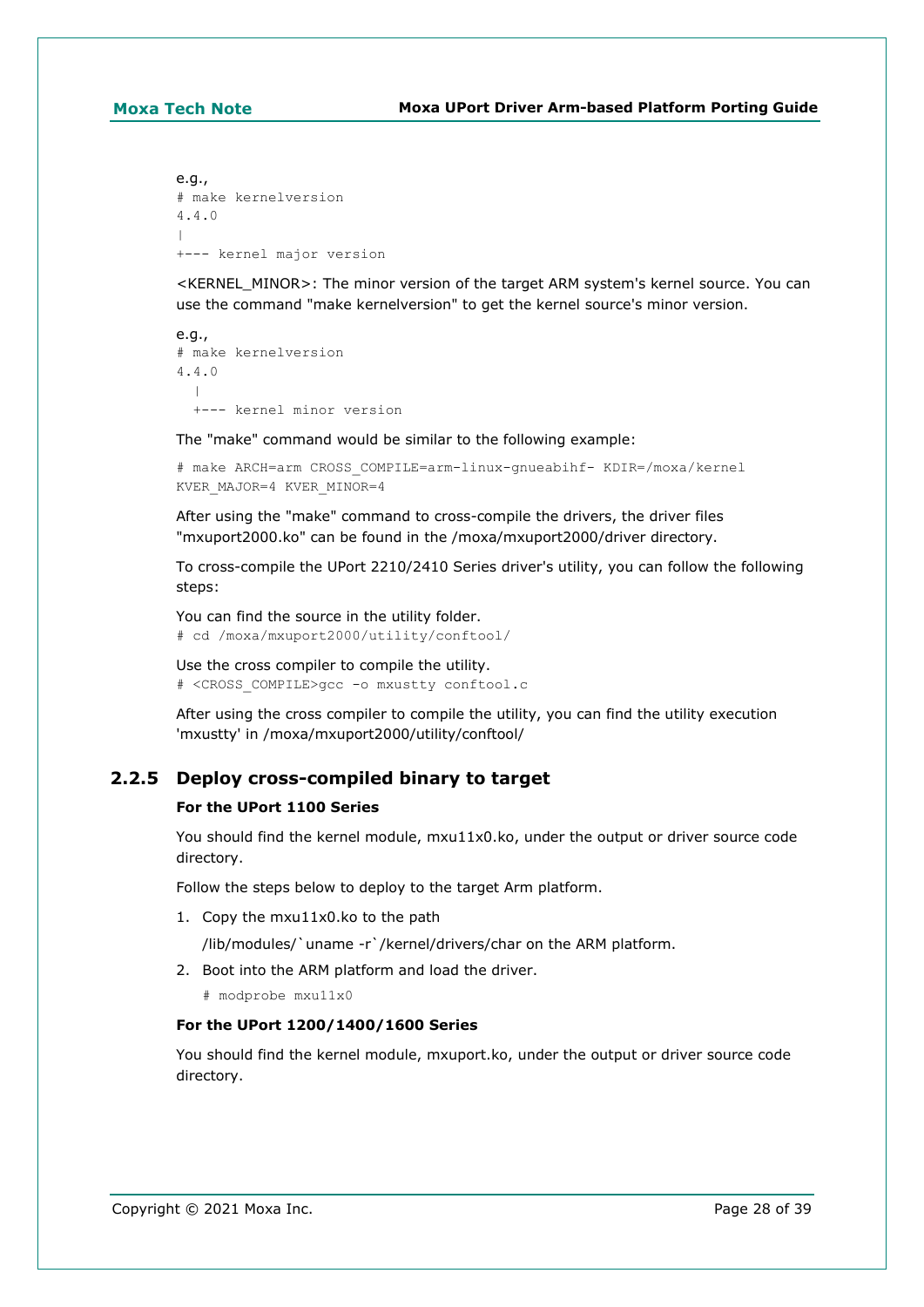Follow the steps below to deploy to the target Arm platform.

1. Copy the mxuport.ko to the path

/lib/modules/`uname -r`/kernel/drivers/char on the ARM platform

2. Boot into the ARM platform and load the driver.

# modprobe mxuport

## **For the UPort 2210/2410 Series**

You should find the kernel module, mxuport2000.ko, under the output or driver source code directory.

Follow the steps below to deploy to the target Arm platform.

1. Copy the mxuport2000.ko to the path

/lib/modules/`uname -r`/kernel/drivers/char on the ARM platform.

2. Boot into the ARM platform and load the driver.

# modprobe mxuport2000

# <span id="page-28-0"></span>**2.3 Porting to Raspberry Pi OS**

Raspberry Pi OS images are prebuilt by [www.raspberrypi.org.](https://moxa.sharepoint.com/sites/TechnicalWriters/Documentation%20Library/%5bPapers%5d/Tech_Notes/2021/www.raspberrypi.org) You can install the image and start up the system. The process to build the UPort Series driver is the same as with x86 Linux. Please refer to readme.txt to check the system requirements.

You may use the rpi-source to install the kernel source packages for a more convenient option. Please refer to the official website<https://github.com/notro/rpi-source/wiki> for more information.

rpi-source is a third-party package offering an integrated kernel resource for building a driver. The UPort is tested with this package to see if it works well. However, the requirements may vary for different Raspberry Pi OS versions. Please read the manual of rpi-source to understand the know-how and the limitations.

# <span id="page-28-1"></span>**2.4 Porting to the Yocto Project on Raspberry Pi**

# **2.4.1 Prerequisite**

You are expected to be familiar with the Yocto Project. Please refer to [https://docs.yoctoproject.org](https://docs.yoctoproject.org/) for the Yocto Project documentation for further understanding. Also, it is encouraged to follow the procedures in this guide unless you have sufficient knowledge about the UPort driver, the Yocto Project, and Raspberry Pi.

The dunfell branch (3.1.9) is referred to throughout in this section. Please base it on this version before reading the instructions in the Yocto Project documentation. You are required to build the Yocto image successfully with the "Yocto Project Quick Build" document.

In Yocto Project, you can select the platform you want to build. This guide installs Raspberry Pi BSP Layer as a demonstration in the following steps: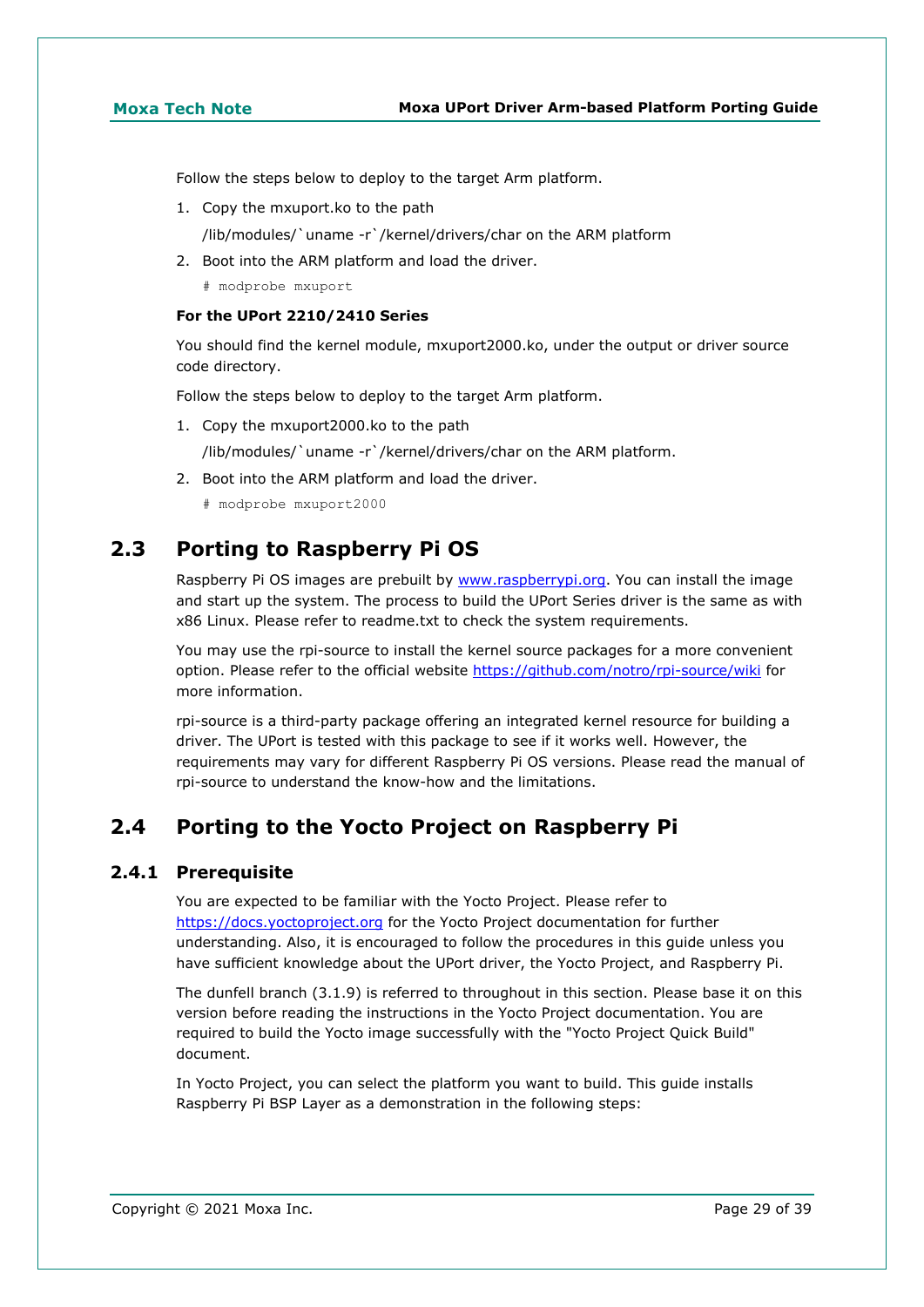1. Suppose the Yocto is installed in /home/user/poky folder. Check out the source code of the Raspberry Pi BSP Layer.

```
# cd /home/user/poky
# git clone https://git.yoctoproject.org/cgit/cgit.cgi/meta-raspberrypi 
-b dunfell
```
2. A meta-raspberrypi folder will be checked out now. Use the following instructions to set up Raspberry Pi BSP:

```
# source oe-init-build-env
```
3. Use a text editor to add the following content to the configuration file './conf/local.conf'

Add the type 'rpi-sdimg' optionally if an SD card is preferred IMAGE\_FSTYPES="tar.bz2 ext3 rpi-sdimg"

Change the machine name of your target Use raspberrypi2 for Pi 2 board Use raspberrypi3 for Pi 3 board Use raspberrypi3-64 for 64-bit Pi 3 board

MACHINE ?= "raspberrypi2"

4. Use the text editor to add the following content to the configuration file './conf/bblayers.conf'

```
Add this line '/home/user/poky/meta-raspberrypi' to BBLAYERS
BBLAYERS ? = " \setminus/home/user/poky/meta \
/home/user/poky/meta-poky \
/home/user/poky/meta-yocto-bsp \
/home/user/poky/meta-raspberrypi \
"
```
5. Build the target core-image-base by following this command and the Raspberry Pi image will be generated:

```
# bitbake core-image-base
```
Once the above image runs on Raspberry Pi, go to the next section.

# **2.4.2 Create a Moxa layer for the Yocto Project**

### **Introduction**

The Moxa UPort driver is packaged as a layer for Yocto. You can add or remove the driver by modifying BBLAYERS attribute in the bblayers.conf file.

The following sections describe how to create the meta-moxa layer for the dunfell branch (3.1.9). Note that the process may vary if your target uses a different branch. Please refer to Yocto's manual for complete information.

An example is also available in the examples folder in the UPort Series driver.

You may follow the subsequent procedures to create the same meta-moxa layer.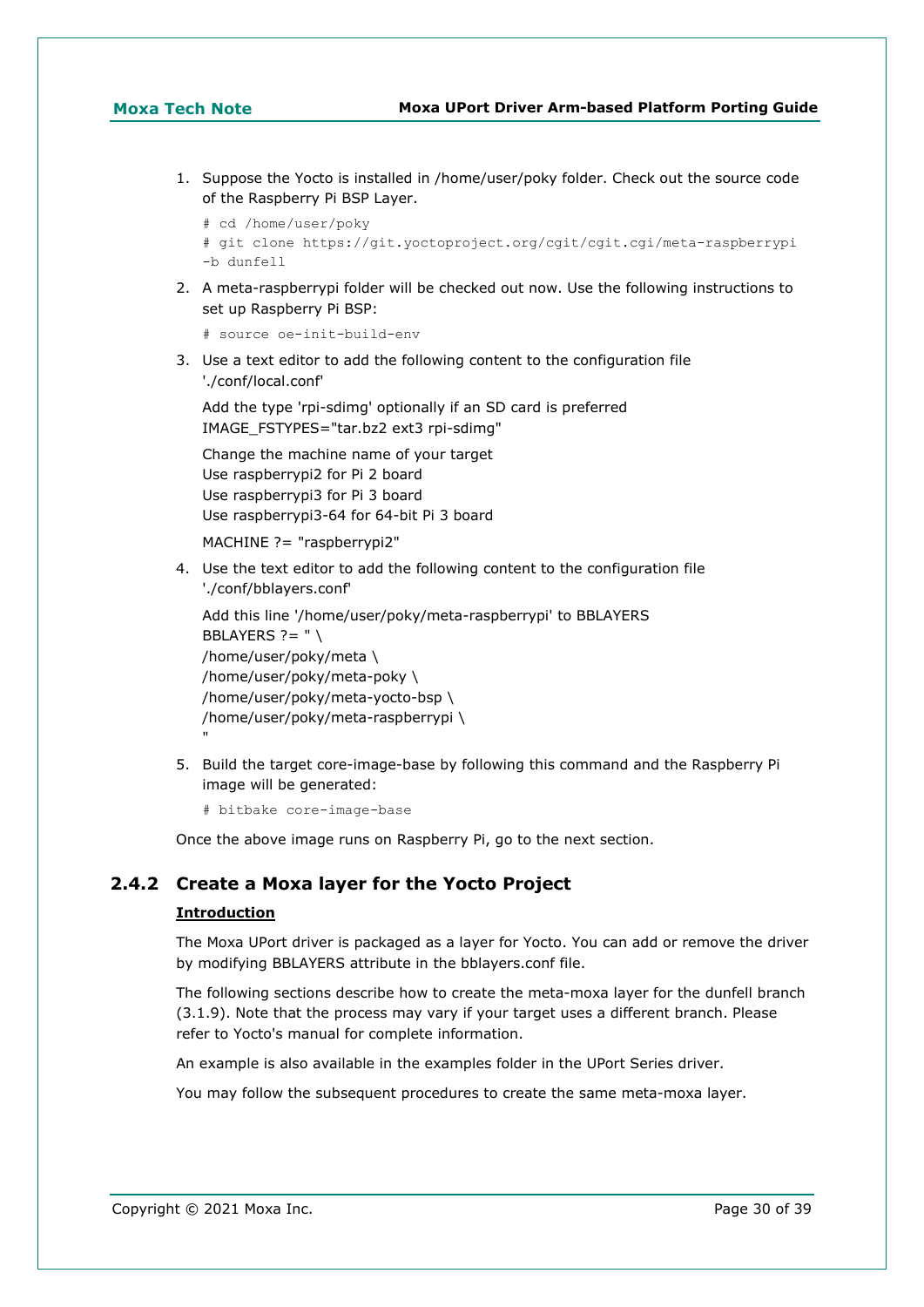### **Create an empty Moxa layer**

Use the following commands to create an empty layer, named meta-moxa.

- 1. Initiate the environment first. Suppose the project is installed in /home/user/poky:
	- \$ cd /home/user/poky
	- \$ source oe-init-build-env
- 2. The above commands changed the directory to the built directory. Now, we change the directory back to the Yocto root directory.
	- \$ cd /home/user/poky
- 3. Create meta-moxa:

A message appears reminding you to add the layer later.

```
$ bitbake-layers create-layer meta-moxa
NOTE: Starting bitbake server...
Add your new layer with 'bitbake-layers add-layer meta-moxa'
```
The meta-moxa directory will be created in /home/user/poky.

\$ tree meta-moxa

### meta-moxa

| — conf                        |
|-------------------------------|
| layer.conf                    |
| $\longmapsto$ COPYING.MIT     |
| — README                      |
| $\longmapsto$ recipes-example |
| $\longmapsto$ example         |
| $\longmapsto$ example_0.1.bb  |
|                               |

The "recipes-example" folder is not necessary; it may be deleted at any time.

### **Create a recipe for the UPort driver**

Use the following commands to create a recipe for installing the UPort driver kernel to the target platform.

- 1. Create a directory recipes-kernel in meta-moxa:
	- \$ cd /home/user/poky
	- \$ mkdir meta-moxa/recipes-kernel
- 2. The simplest way is to copy and modify from a hello example, which is available in the Yocto source code.

```
$ cp -r ./meta-skeleton/recipes-kernel/hello-mod ./meta-moxa/recipes-
kernel
```
The content of meta-moxa now is listed below:

\$ tree meta-moxa

meta-moxa/

 $-$  conf

│ └── layer.conf

 $-$  COPYING.MIT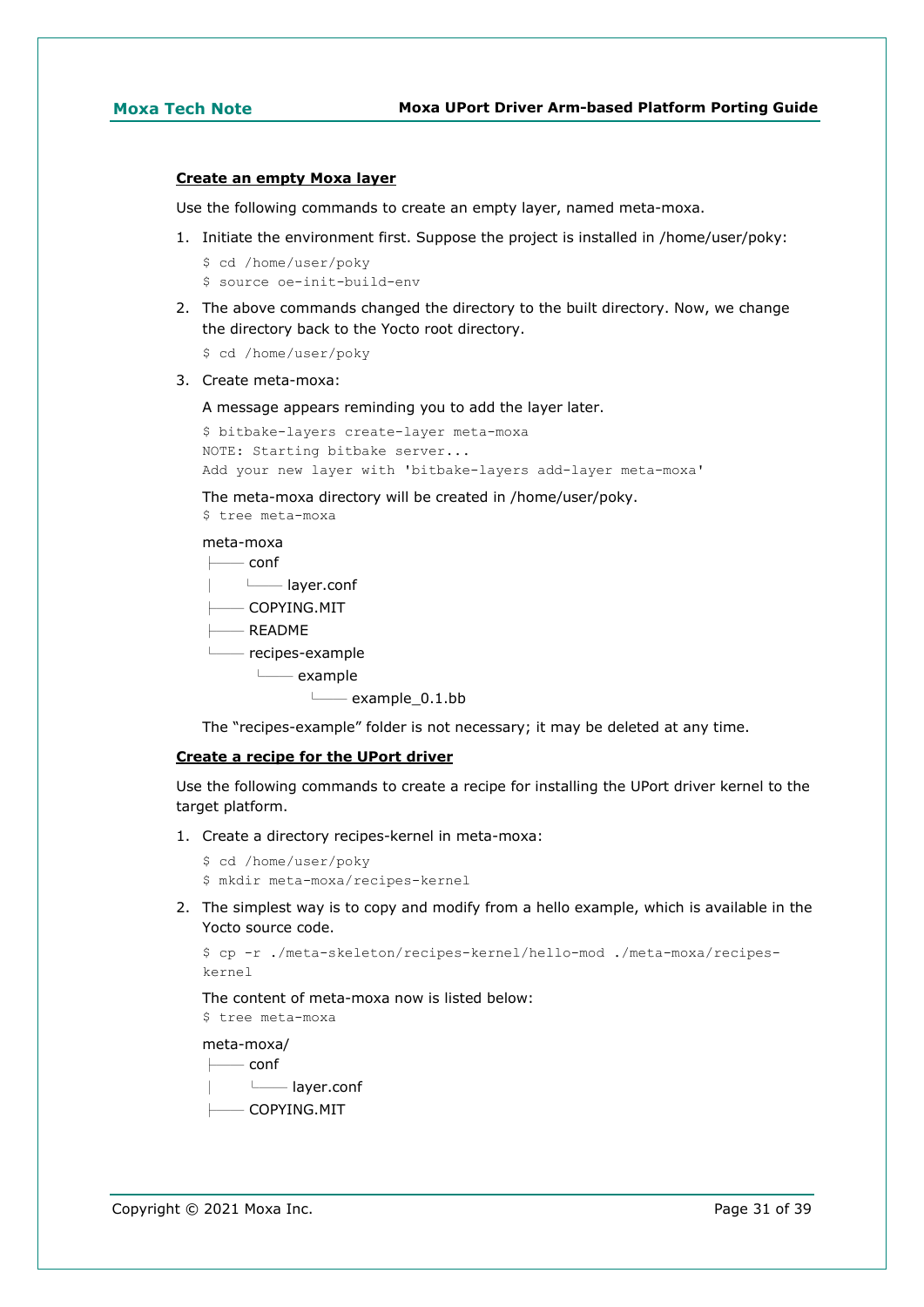

3. Delete the unnecessary files in hello-mod and rename the hello-mod.

### **For the UPort 1100 Series**

```
$ cd ./meta-moxa/recipes-kernel
```

```
$ rm ./hello-mod/files/COPYING
```

```
$ rm ./hello-mod/files/hello.c
```

```
$ mv ./hello-mod/hello-mod_0.1.bb ./hello-mod/uport1100_0.1.bb
```
\$ mv ./hello-mod uport1100

## **For the UPort 1200/1400/1600 Series**

- \$ cd ./meta-moxa/recipes-kernel
- \$ rm ./hello-mod/files/COPYING
- \$ rm ./hello-mod/files/hello.c
- \$ mv ./hello-mod/hello-mod\_0.1.bb ./hello-mod/mxuport\_0.1.bb
- \$ mv ./hello-mod mxuport

### **For the UPort 2210/2410 Series**

```
$ cd ./meta-moxa/recipes-kernel
```
- \$ rm ./hello-mod/files/COPYING
- \$ rm ./hello-mod/files/hello.c
- \$ mv ./hello-mod/hello-mod\_0.1.bb ./hello-mod/uport2000\_0.1.bb
- \$ mv ./hello-mod uport2000
- 4. Extract the UPort driver source code. Copy the following files into uport1100:

### **For the UPort 1100 Series**

```
$ cp /moxa/ mxu11x0/COPYING-GPLV2.TXT ./uport1100/files/
$ cp /moxa/ mxu11x0/driver/mxu11x0.c ./uport1100/files/
$ cp /moxa/ mxu11x0/driver/mxu11x0.h ./uport1100/files/
$ cp /moxa/ mxu11x0/driver/mxu1110_fw.h ./uport1100/files/
$ cp /moxa/ mxu11x0/driver/mxu1130_fw.h ./uport1100/files/
$ cp /moxa/ mxu11x0/driver/mxu1131_fw.h ./uport1100/files/
$ cp /moxa/ mxu11x0/driver/mxu1150_fw.h ./uport1100/files/
$ cp /moxa/ mxu11x0/driver/mxu1151_fw.h ./uport1100/files/
$ cp /moxa/ mxu11x0/driver/mxu3001_fw.h ./uport1100/files/
$ cp /moxa/ mxu11x0/driver/usb-serial.h ./uport1100/files/
$ cp /moxa/ mxu11x0/driver/mx_ver.h ./uport1100/files/
For the UPort 1200/1400/1600 Series
```
- \$ cp /moxa/mxuport/COPYING-GPLV2.TXT ./mxuport/files/
- \$ cp /moxa/mxuport/driver/mxuport/mx-uport.c ./mxuport/files/
- \$ cp /moxa/mxuport/driver/mxuport/mx-uport.h ./mxuport/files/
- \$ cp /moxa/mxuport/driver/mxuport/UPort1250FW.h ./mxuport/files/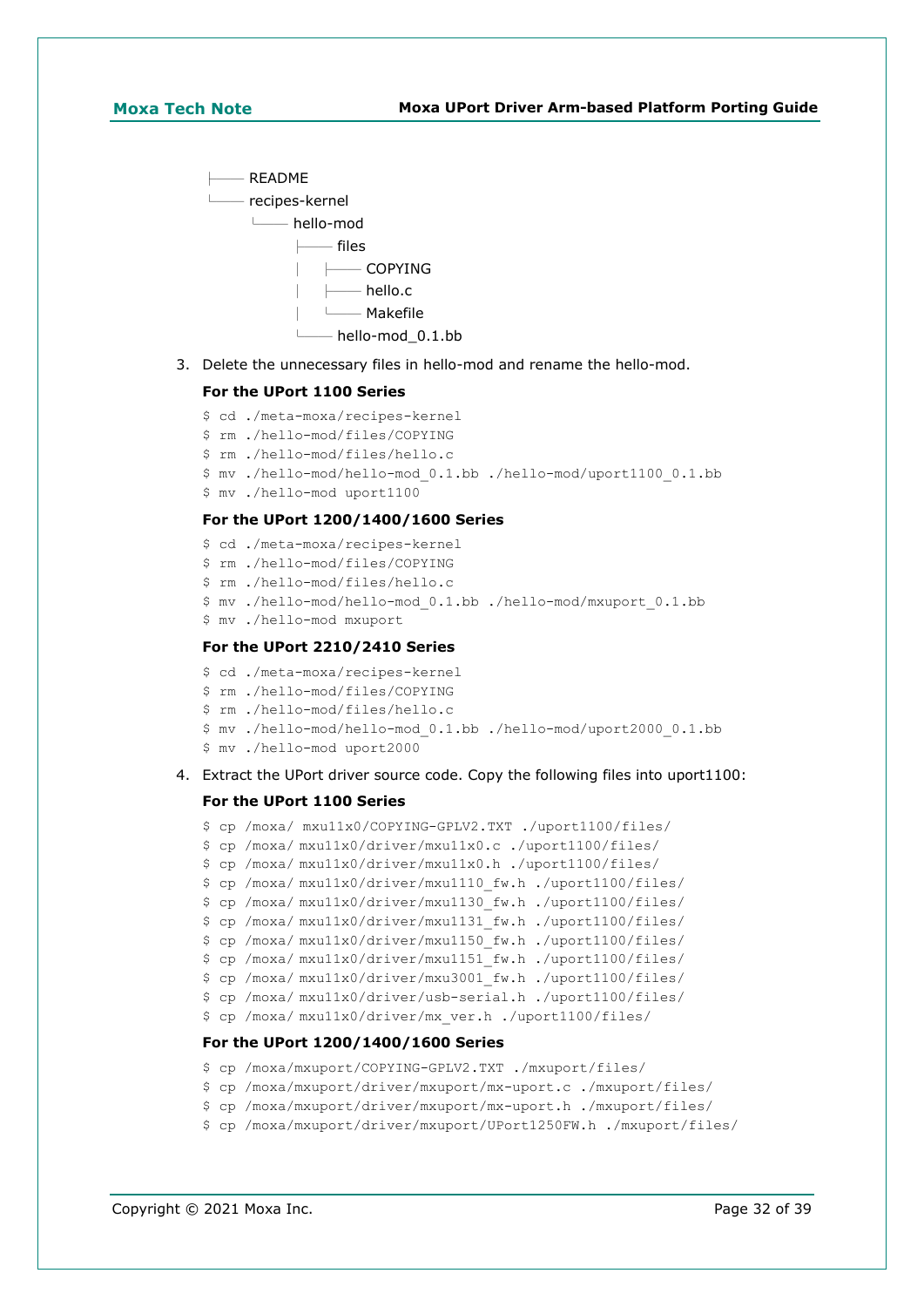### **Moxa Tech Note Moxa UPort Driver Arm-based Platform Porting Guide**

- \$ cp /moxa/mxuport/driver/mxuport/UPort1250IFW.h ./mxuport/files/
- \$ cp /moxa/mxuport/driver/mxuport/UPort1410FW.h ./mxuport/files/
- \$ cp /moxa/mxuport/driver/mxuport/UPort1450FW.h ./mxuport/files/
- \$ cp /moxa/mxuport/driver/mxuport/UPort1450IFW.h ./mxuport/files/
- \$ cp /moxa/mxuport/driver/mxuport/UPort1610\_16FW.h ./mxuport/files/
- \$ cp /moxa/mxuport/driver/mxuport/UPort1610\_8FW.h ./mxuport/files/
- \$ cp /moxa/mxuport/driver/mxuport/UPort1650\_16FW.h ./mxuport/files/
- \$ cp /moxa/mxuport/driver/mxuport/UPort1650\_8FW.h ./mxuport/files/
- \$ cp /moxa/mxuport/driver/mxuport/mx\_ver.h ./mxuport/files/

### **For the UPort 2210/2410 Series**

- \$ cp /moxa/mxuport2000/COPYING-GPLV2.TXT ./uport2000/files/
- \$ cp /moxa/mxuport2000/driver/mxuport2000.c ./uport2000/files/
- \$ cp /moxa/mxuport2000/driver/mxuport2000.h ./uport2000/files/
- \$ cp /moxa/mxuport2000/driver/mx\_ver.h ./uport2000/files/
- 5. The content of the recipes-kernel is listed below:

### **For the UPort 1100 Series:**



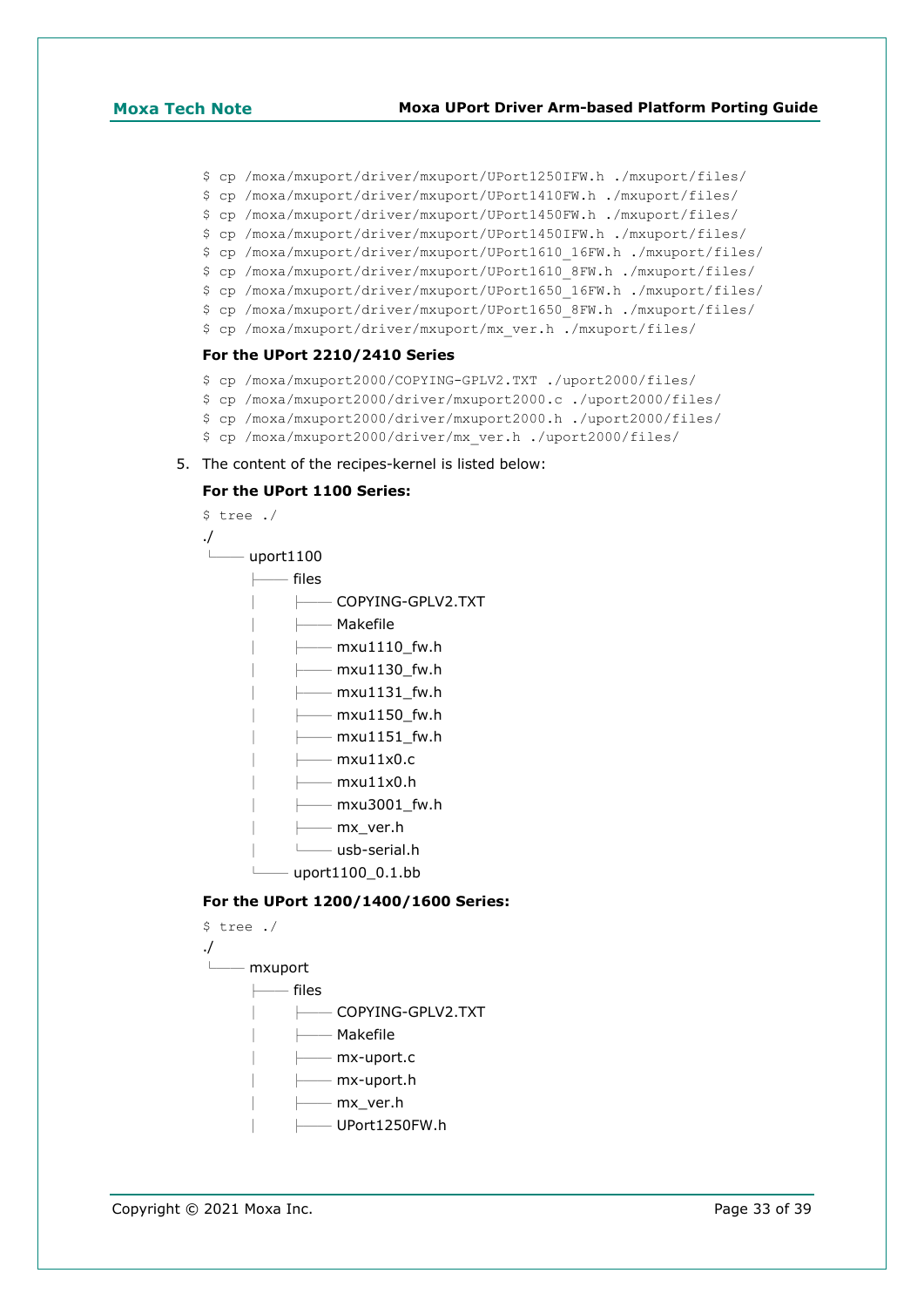| — UPort1250IFW.h                            |  |  |  |  |
|---------------------------------------------|--|--|--|--|
| —— UPort1410FW.h                            |  |  |  |  |
| —— UPort1450FW.h                            |  |  |  |  |
| —— UPort1450IFW.h                           |  |  |  |  |
| —— UPort1610 16FW.h                         |  |  |  |  |
| —— UPort1610 8FW.h                          |  |  |  |  |
| $\longmapsto$ <code>UPort1650_16FW.h</code> |  |  |  |  |
| —— UPort1650 8FW.h                          |  |  |  |  |
| mxuport 0.1.bb                              |  |  |  |  |
| For the UPort 2210/2410 Series:             |  |  |  |  |



6. Modify the content of 'Makefile' in the files folder as follows:

## **For the UPort 1100 Series**

```
###### Makefile start # # # # #obj-m := mxu11x0.0SRC := $(shell \text{ pwd})all:
   $(MAKE) -C $(KERNEL_SRC) M=$(SRC)
modules_install:
   $(MAKE) -C $(KERNEL_SRC) M=$(SRC) modules_install
clean:
   rm -f *.o *~ core .depend .*.cmd *.ko *.mod.c
   rm -f Module.markers Module.symvers modules.order
   rm -rf .tmp_versions Modules.symvers
##### Makefile end # # # #
```
## **For the UPort 1200/1400/1600 Series**

```
\# \# \# \# Makefile start \# \# \# \# \#obj-m := mxuport.o
mxuport-objs := mx-uport.o
SRC := $(shell \text{ pwd})all:
   $(MAKE) -C $(KERNEL_SRC) M=$(SRC)
modules_install:
   $(MAKE) -C $(KERNEL_SRC) M=$(SRC) modules_install
```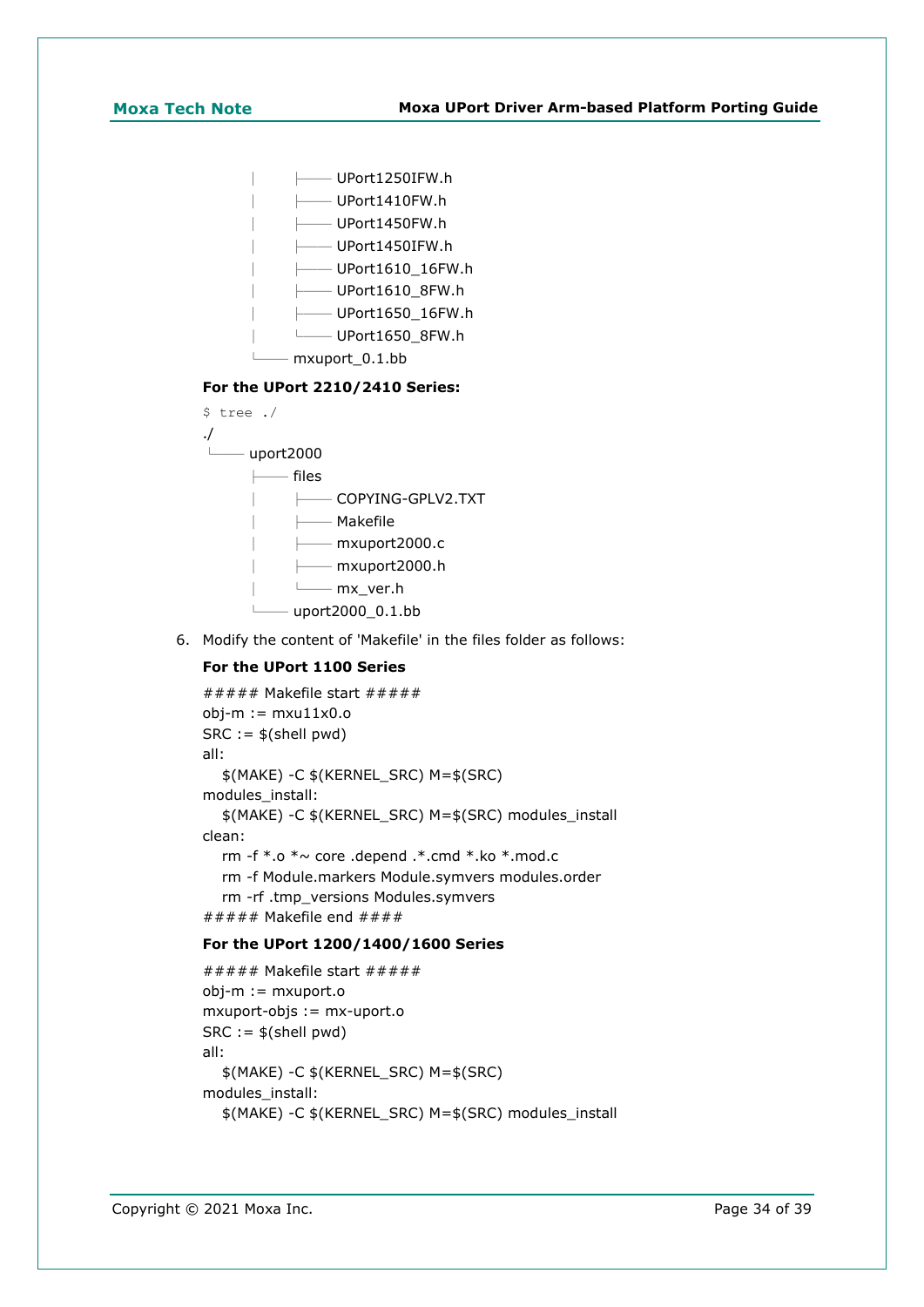### clean:

```
rm -f * a * \sim core .depend .* cmd *.ko *.mod.c
   rm -f Module.markers Module.symvers modules.order
   rm -rf .tmp_versions Modules.symvers
###### Makefile end # # # # #
```
### **For the UPort 2210/2410 Series**

```
###### Makefile start # # # # #obj-m := mxuport2000.o
SRC := $(shell \text{ pwd})all:
   $(MAKE) -C $(KERNEL_SRC) M=$(SRC)
modules_install:
   $(MAKE) -C $(KERNEL_SRC) M=$(SRC) modules_install
clean:
  rm -f * o * \sim core .depend .* cmd *.ko *.mod.c
   rm -f Module.markers Module.symvers modules.order
   rm -rf .tmp_versions Modules.symvers
###### Makefile end # # # # #
```
7. Modify the content of the file '\*\_0.1.bb' as follows:

### **For the UPort 1100 Series**

We have to modify the content of the file 'uport1100 0.1.bb':

```
###### uport1100 0.1.bb start ######
DESCRIPTION = "Linux kernel module for Moxa UPort 11x0 Series"
LICENSE = "GPLv2"
LIC_FILES_CHKSUM = "file://COPYING-
GPLV2.TXT;md5=5205bcd21ef6900c98e19cf948c26b41"
inherit module
SRC_URI = "file://Makefile \
        file://mxu1110_fw.h \
        file://mxu1130 fw.h \
        file://mxu1131 f(w.h \setminusfile://mxu1150_fw.h \
        file://mxu1151_fw.h \
        file://mxu11x0.h \
         file://mxu3001_fw.h \
        file://mx_ver.h \
        file://usb-serial.h \
        file://mxu11x0.c \
        file://COPYING-GPLV2.TXT \
"" "" "" ""
S = "${WORKDIR}"
```
# The inherit of module.bbclass will automatically name module packages with # "kernel-module-" prefix as required by the oe-core build environment. RPROVIDES  $$PN} += "kernel-module-maxu11x0"$ ###### uport1100\_0.1.bb end #####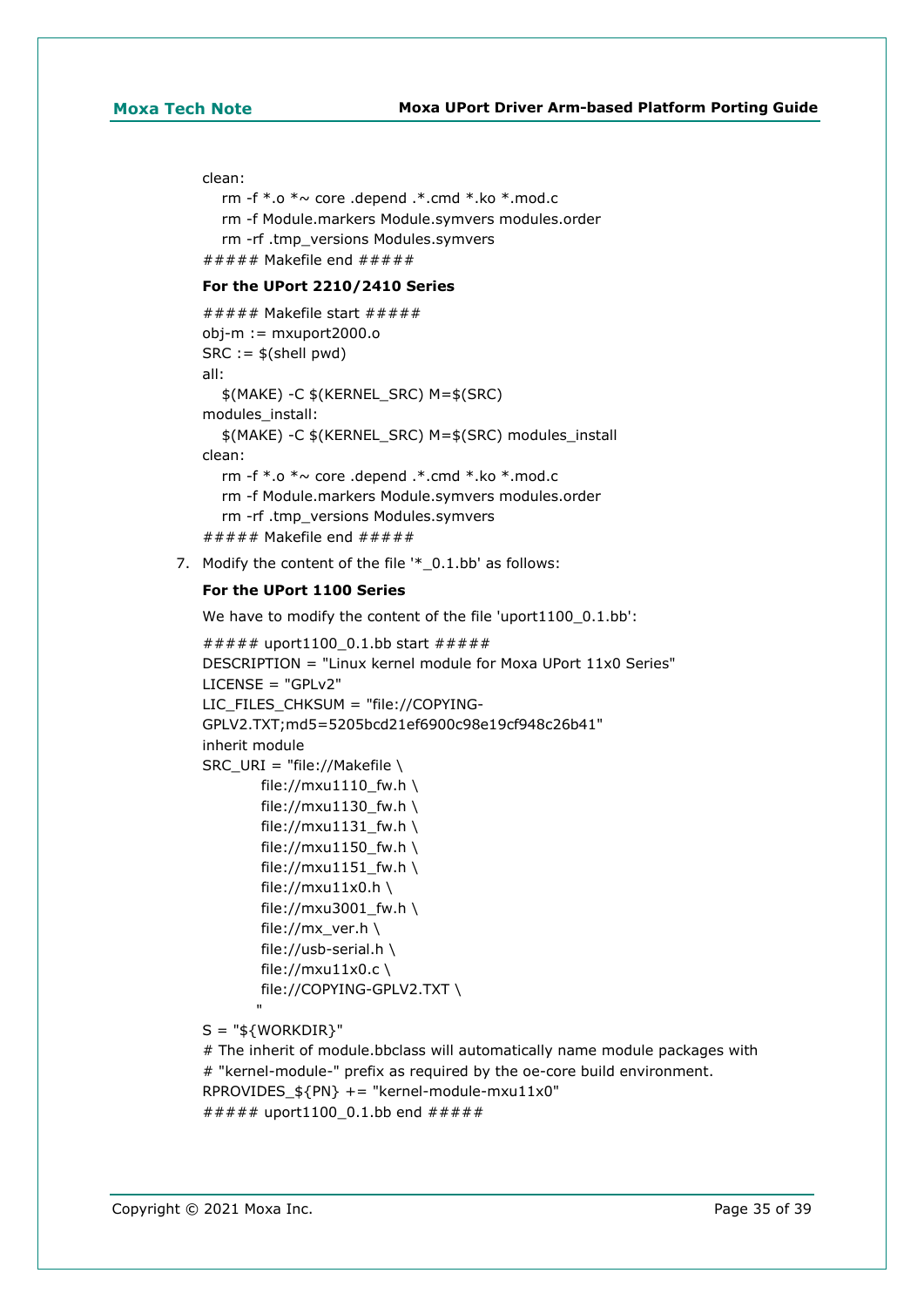### **For the UPort 1200/1400/1600 Series**

We have to modify the content of the file 'mxuport 0.1.bb':

```
###### mxuport 0.1.bb start ######
DESCRIPTION = "Linux kernel module for Moxa UPort 1200/1400/1600 Series"
LICENSE = "GPLv2"
LIC_FILES_CHKSUM = "file://COPYING-
GPLV2.TXT;md5=5205bcd21ef6900c98e19cf948c26b41"
inherit module
SRC_URI = "file://Makefile \
         file://mx-uport.c \
        file://mx-uport.h \
         file://mx_ver.h \
         file://UPort1250FW.h \
         file://UPort1250IFW.h \
         file://UPort1410FW.h \
         file://UPort1450FW.h \
         file://UPort1450IFW.h \
         file://UPort1610_16FW.h \
        file://UPort1610_8FW.h \
        file://UPort1650 16FW.h \setminus file://UPort1650_8FW.h \
         file://COPYING-GPLV2.TXT \
"" "" "" ""
```
 $S = "$ \${WORKDIR}"

# The inherit of module.bbclass will automatically name module packages with # "kernel-module-" prefix as required by the oe-core build environment. RPROVIDES\_\${PN} += "kernel-module-mxuport" ###### mxuport 0.1.bb end #####

### **For the UPort 2210/2410 Series**

We have to modify the content of the file 'uport2000\_0.1.bb':

```
##### uport2000_0.1.bb start #####
DESCRIPTION = "Linux kernel module for Moxa UPort 2210/2410 Series"
LICENSE = "GPLv2"
LIC_FILES_CHKSUM = "file://COPYING-
GPLV2.TXT;md5=5205bcd21ef6900c98e19cf948c26b41"
inherit module
SRC_URI = "file://Makefile \
        file://mxuport2000.h \
       file://mx_ver.h \
       file://mxuport2000.c \
        file://COPYING-GPLV2.TXT \
"" "" "" ""
```
 $S = "$ \${WORKDIR}"

# The inherit of module.bbclass will automatically name module packages with

# "kernel-module-" prefix as required by the oe-core build environment.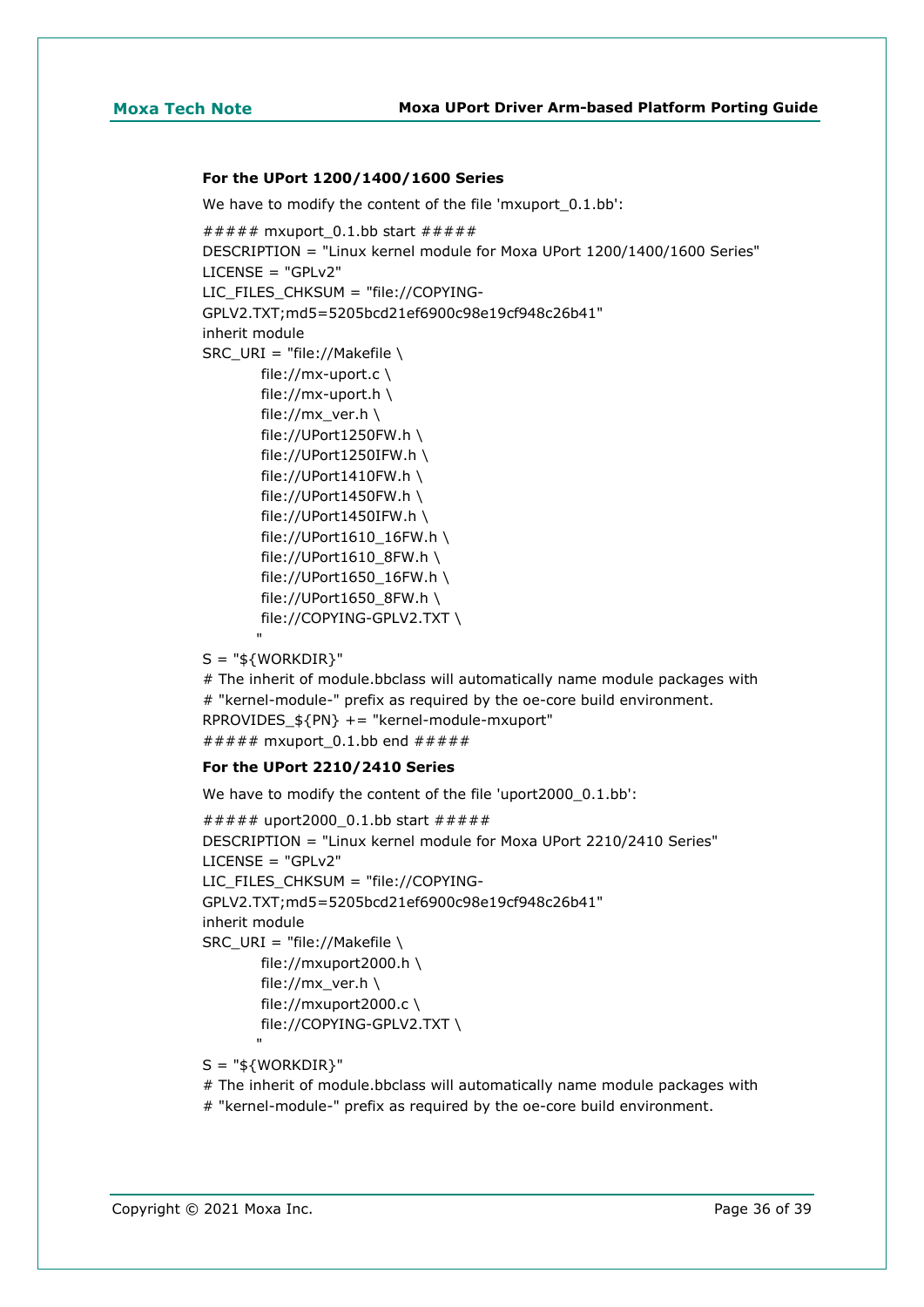RPROVIDES\_\${PN} += "kernel-module-uport2000" ##### uport2000 0.1.bb end #####

## **Create a recipe for the UPort driver utilities**

If you are using the UPort 2210/2410 Series driver, it contains a utility. Similar to creating a uport2000-kernel recipe, create a recipe for facilitating the UPort 2210/2410 driver's utility.

1. Create directory below in meta-moxa:

```
$ cd /home/user/poky
$ mkdir -p ./meta-moxa/recipes-utility/uport2000-tools/files
```
2. Copy the utility source code from the UPort 2210/2410 driver utility folder.

```
$ cp /moxa/mxuport2000/COPYING-GPLV2.TXT ./meta-moxa/recipes-
utility/uport2000-tools/files/
$ cp /moxa/mxuport2000/utility/conftool/conftool.c ./meta-moxa/recipes-
utility/uport2000-tools/files/
```
3. Create a bb file ./meta-moxa/recipes-utility/uport2000-tools/uport2000-tools.bb, which has the following content:

```
###### uport2000-tools.bb start # # # # #DESCRIPTION = "Utilities for UPort 2210/2410 Series"
   LICENSE = "GPLv2"LIC_FILES_CHKSUM = "file://COPYING-
   GPLV2.TXT;md5=5205bcd21ef6900c98e19cf948c26b41"
   SRC URI = " \setminus file://conftool.c \
            file://COPYING-GPLV2.TXT \
   "" "" "" ""
   S = "${WORKDIR}"
   DEST_DIR = "${D}${libdir}/mxuport2000/driver"
   FILES ${PN} += "${libdir}/mxuport2000/driver/*"
   do compile () \{ ${CC} -o mxustty conftool.c
   }
   do install () \{ install -m 0755 -d ${DEST_DIR}
            install -m 0755 ${S}/mxustty ${DEST_DIR}
            cp ${S}/mxustty ${DEST_DIR}/mxustty
   }
   INSANE SKIP ${PN} = "ldflags"
   ###### uport2000-tools.bb end \# \# \# \# \#4. The content of the recipes-utility is listed below:
   $ tree recipes-utility
   recipes-utility
    └── uport2000-tools
             - files
                │ ├── conftool.c
```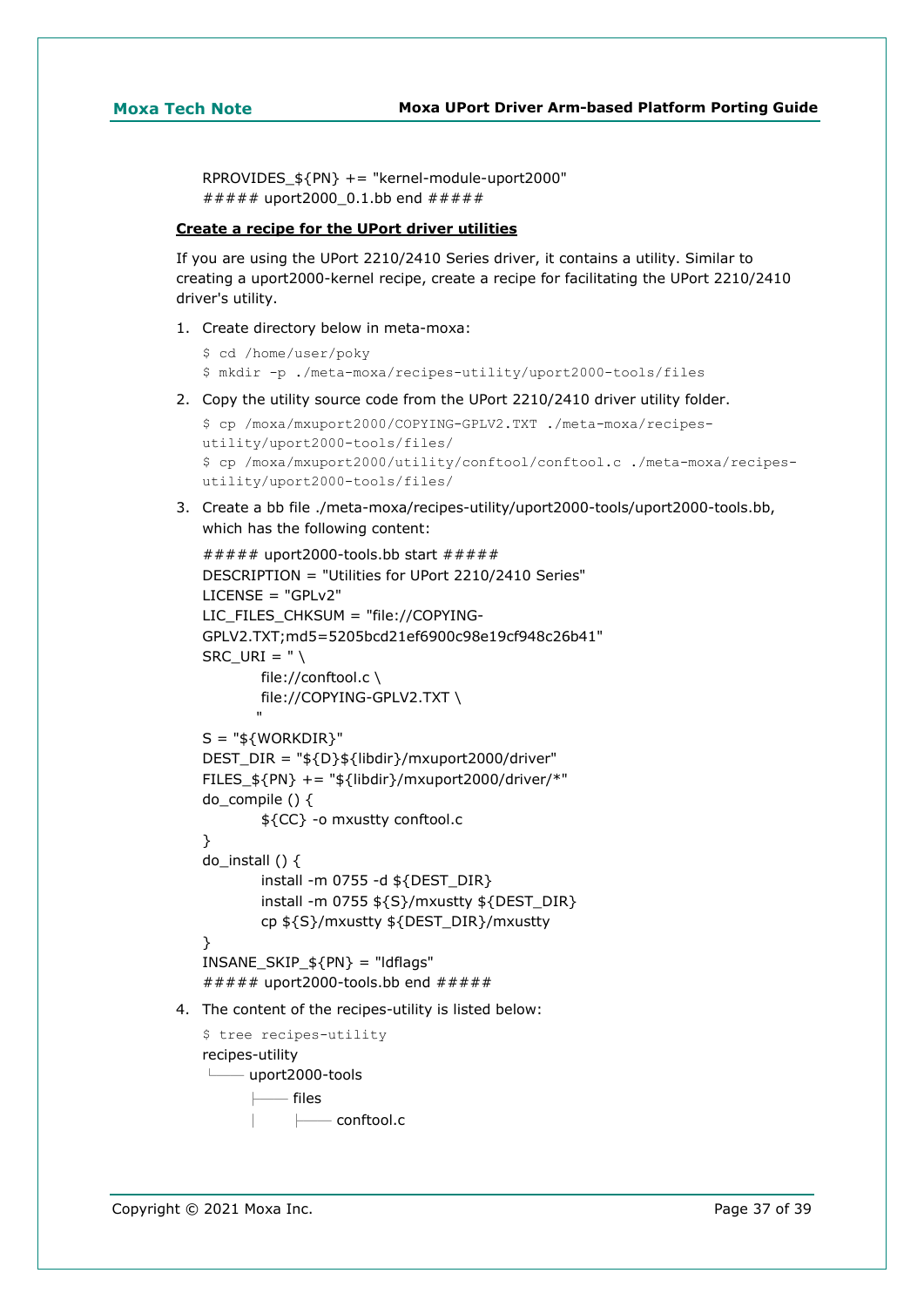"

 │ └── COPYING-GPLV2.TXT - uport2000-tools.bb

# **2.4.3 Install a Moxa layer into the Yocto Project**

- 1. Install the Moxa layer and UPort driver recipes into the Yocto Project.
	- \$ cd /home/user/poky
	- \$ source oe-init-build-env

Use a text editor to add the following content to the configuration file: './conf/bblayers.conf'

Add this line '/home/user/poky/meta-moxa' to BBLAYERS BBLAYERS  $? = " \setminus$ /home/user/poky/meta \ /home/user/poky/meta-poky \ /home/user/poky/meta-yocto-bsp \ /home/user/poky/meta-raspberrypi \ /home/user/poky/meta-moxa \

2. Use a text editor to add the following content to the configuration file: './conf/local.conf'.

```
For the UPort 1100 Series
IMAGE_INSTALL_append += " uport1100"
```
**For the UPort 1200/1400/1600 Series** IMAGE\_INSTALL\_append +=  $"$  mxuport"

```
For the UPort 2210/2410 Series
MAGE_INSTALL_append += " uport2000 uport2000-tools"
```
# **2.4.4 Deploy the Yocto image in Raspberry Pi**

Build the image with UPort driver.

```
$ cd /home/user/poky
$ source oe-init-build-env
$ bitbake core-image-base
```
A SD-card format image (.rpi-sdimg) is generated under /home/user/poky/build/tmp/deploy/images/raspberrypi2. It is suggested to use the Raspberry Pi official tool 'rpi-imager' to burn the image into the SD-card and then boot it into the Linux kernel in Raspberry Pi.

# **2.4.5 Start the UPort driver in Raspberry Pi**

After logging into the system, start the UPort driver

### **For the UPort 1100 Series**

```
root@raspberrypi2:~# modprobe mxu11x0
```